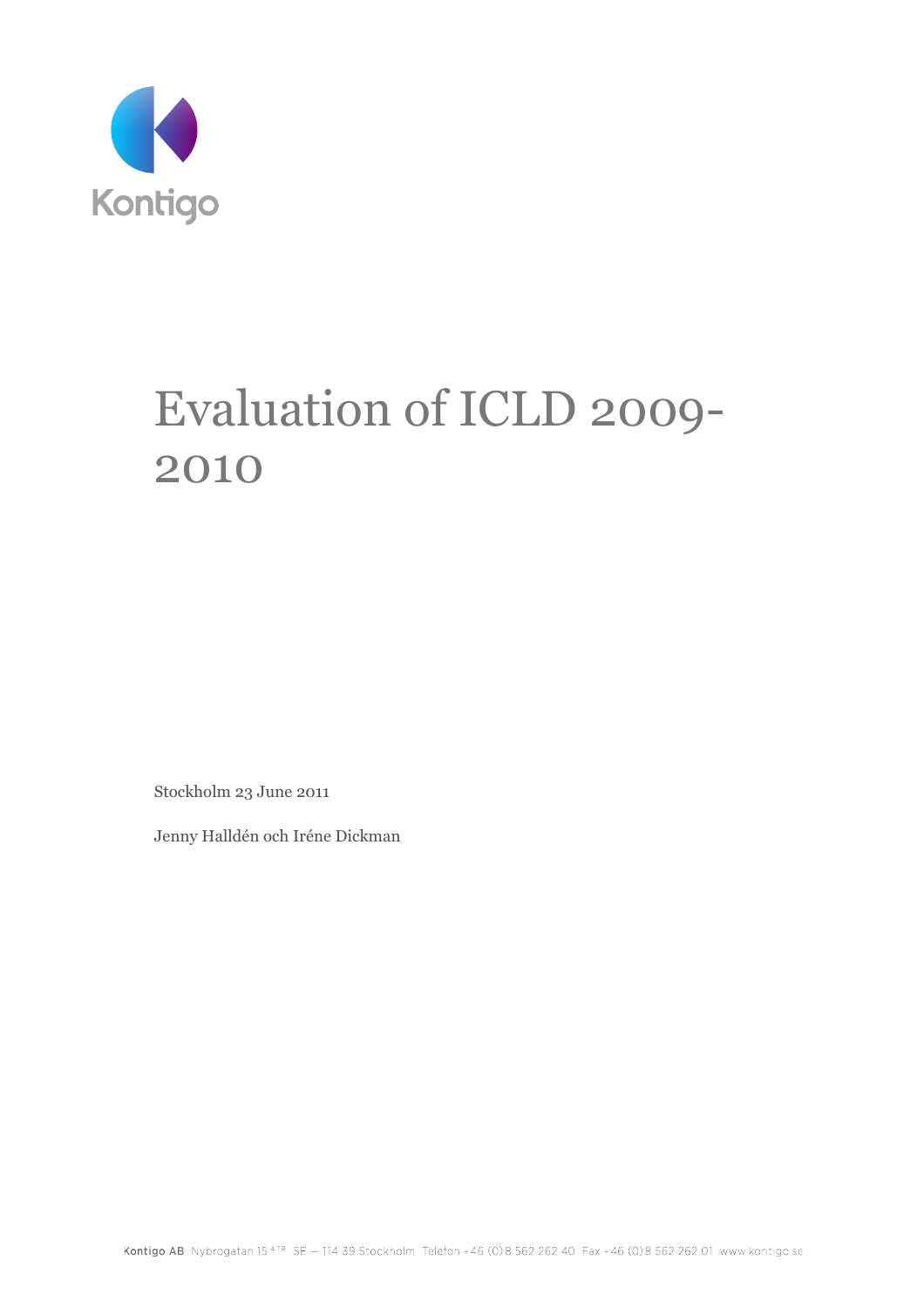# **Table of Contents**

| $\mathbf{1}$   | 1.1   |  |                                                             |  |
|----------------|-------|--|-------------------------------------------------------------|--|
|                | 1.2   |  |                                                             |  |
|                | 1.3   |  |                                                             |  |
| $\overline{2}$ | 2.1   |  |                                                             |  |
|                | 2.2   |  |                                                             |  |
|                | 2.2.1 |  |                                                             |  |
|                | 2.2.2 |  |                                                             |  |
|                | 2.2.3 |  |                                                             |  |
|                | 2.2.4 |  |                                                             |  |
|                | 2.3   |  |                                                             |  |
| 3              | 3.1   |  |                                                             |  |
|                | 3.2   |  |                                                             |  |
|                | 3.3   |  |                                                             |  |
|                | 3.4   |  |                                                             |  |
|                | 3.5   |  |                                                             |  |
| $\overline{4}$ | 4.1   |  |                                                             |  |
|                | 4.1.1 |  | Activities planned for and carried out in 2009 and 2010  15 |  |
|                | 4.1.2 |  |                                                             |  |
|                | 4.1.3 |  |                                                             |  |
|                |       |  |                                                             |  |
|                |       |  |                                                             |  |
|                | 4.2.2 |  |                                                             |  |
|                | 4.2.3 |  |                                                             |  |
|                | 4.2.4 |  |                                                             |  |
|                | 4.2.5 |  |                                                             |  |
|                | 4.2.6 |  |                                                             |  |
|                | 4.2.7 |  |                                                             |  |
|                | 4.2.8 |  |                                                             |  |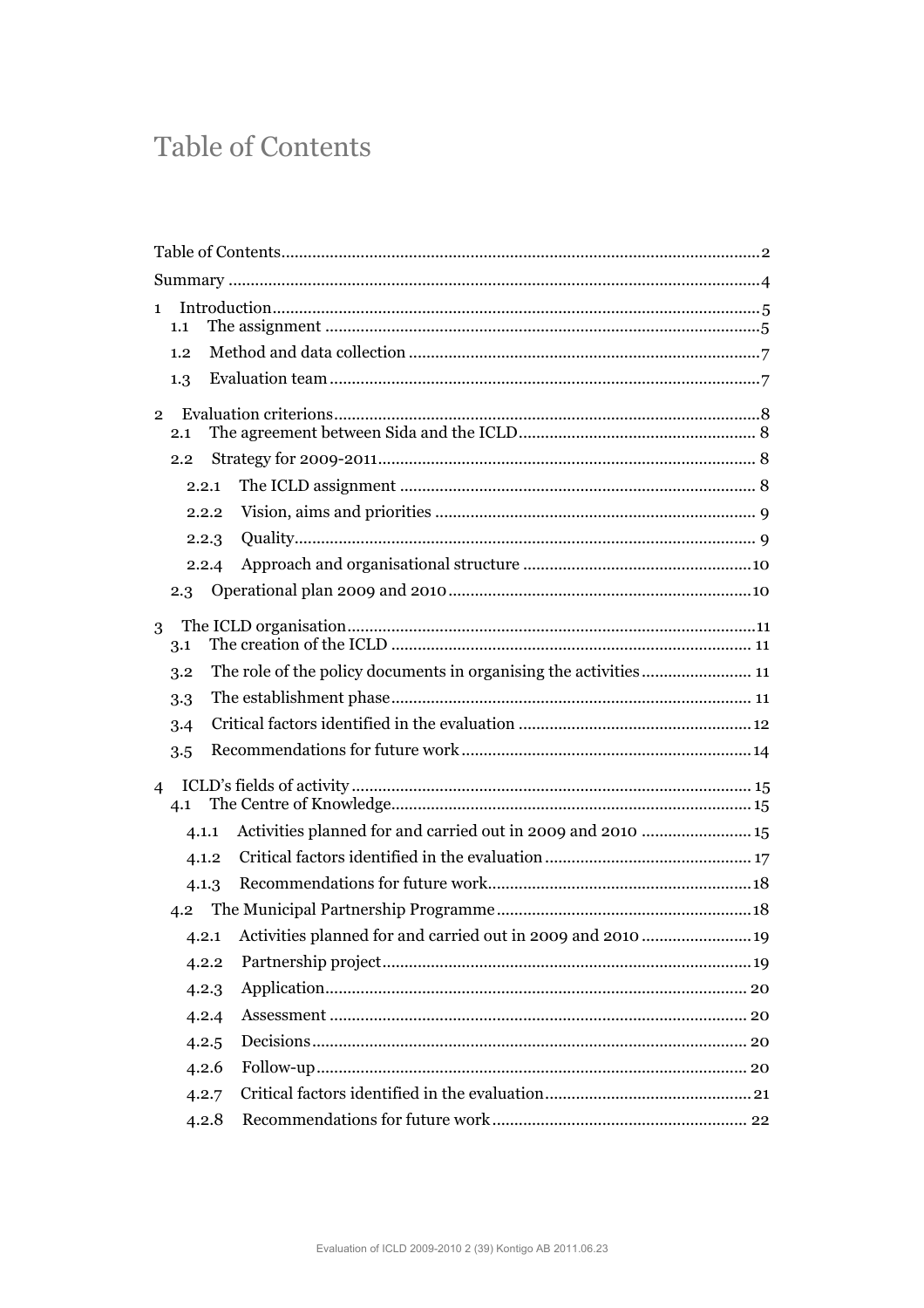|                | 4.3                                                                    |                                                                     |  |  |  |  |  |
|----------------|------------------------------------------------------------------------|---------------------------------------------------------------------|--|--|--|--|--|
|                | 4.3.1                                                                  |                                                                     |  |  |  |  |  |
|                | 4.3.2                                                                  |                                                                     |  |  |  |  |  |
|                | 4.3.3                                                                  |                                                                     |  |  |  |  |  |
| 5 <sup>1</sup> | 5.1                                                                    | Interaction and synergy effects between the three functions of ICLD |  |  |  |  |  |
|                | 5.2                                                                    |                                                                     |  |  |  |  |  |
|                | 5.3                                                                    |                                                                     |  |  |  |  |  |
| 6              | 6.1                                                                    |                                                                     |  |  |  |  |  |
| $\overline{7}$ | The work achieved in relation to policy documents and goals  29<br>7.1 |                                                                     |  |  |  |  |  |
| 7.2            |                                                                        |                                                                     |  |  |  |  |  |
|                | 7.2.1                                                                  |                                                                     |  |  |  |  |  |
|                | 7.2.2                                                                  |                                                                     |  |  |  |  |  |
|                | 7.2.3                                                                  |                                                                     |  |  |  |  |  |
|                | 7.2.4                                                                  |                                                                     |  |  |  |  |  |
|                | 7.3                                                                    |                                                                     |  |  |  |  |  |
|                |                                                                        |                                                                     |  |  |  |  |  |
|                |                                                                        |                                                                     |  |  |  |  |  |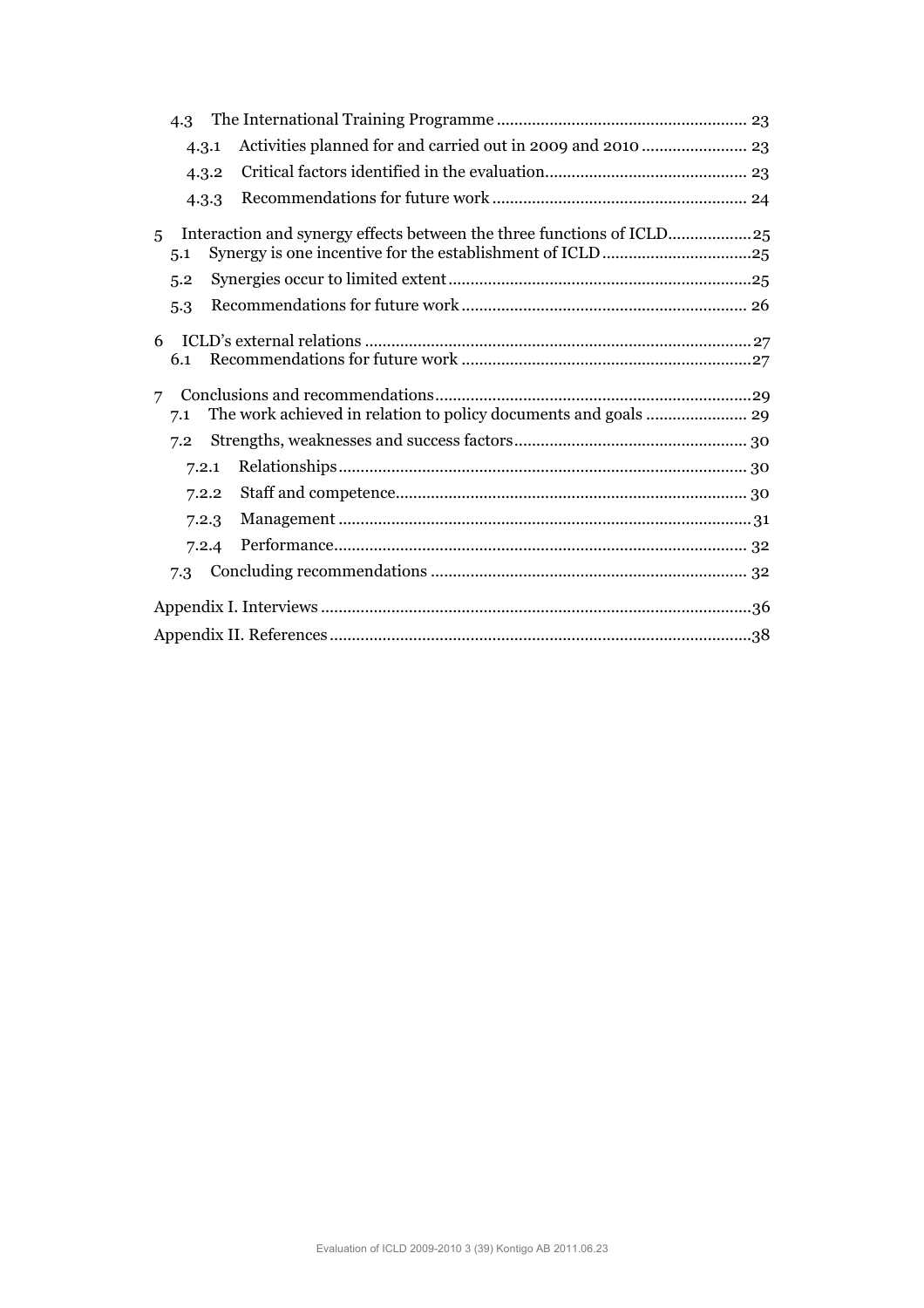# Summary

The Swedish International Centre for Local Democracy (ICLD) is a non-profit association based in Visby, Gotland, whose operations are currently financed by the Swedish International Development Cooperation Agency (Sida). ICLD's task is to contribute towards reducing world poverty and strengthening the individual's freedoms and rights by promoting local democracy, decentralisation and local autonomy. The ICLD divides its work into three principal fields of activity:

- A research-based function for knowledge and capacity development, and a meeting place for Swedish and international players;
- Partnership programmes for Swedish municipalities, county councils and regions in co-operation with equivalent institutions in 20 of Sida's cooperation countries; and
- Four international training programmes per year, which will gradually be set in place.

An incentive for having the centre is that it enables ICLD's three functions to support each other, and thereby create synergies.

Kontigo AB was assigned to evaluate he extent to which ICLD has fulfilled its goals as stated in the agreement with Sida 2008-2012; the strategy for 2009-2011; and the operations plan for 2009-2010.

The organisation has to a large extent, established itself and carried out its activities according to the plans. The Knowledge Centre has developed and sustained valuable relations with scientists; the Municipal partner program has processed a large number of partnership projects and is highly appreciated by Swedish municipalities involved in the partnerships; the International Training Programme has started one program and purchased one, which is in accordance with the plans. However, during the establishment phase the organisation suffered from a high staff turnover, which limited the opportunity to create continuity as well as the possibility for ICLD to learn and successfully developed its activities and synergies from the three fields of activities. This was not entirely due to the fact that ICLD, through a regional policy decision was placed on Gotland, but is also due to the internal management, the working conditions and inchoate internal communication.

The ICLD has successfully established several aspects of its the operations and is heading in he direction of the goals in the steering documents. However, ICLD still lacks some of the committed and effective internal mechanisms that need to be developed to make optimal use of its partners and its own assets and engagements.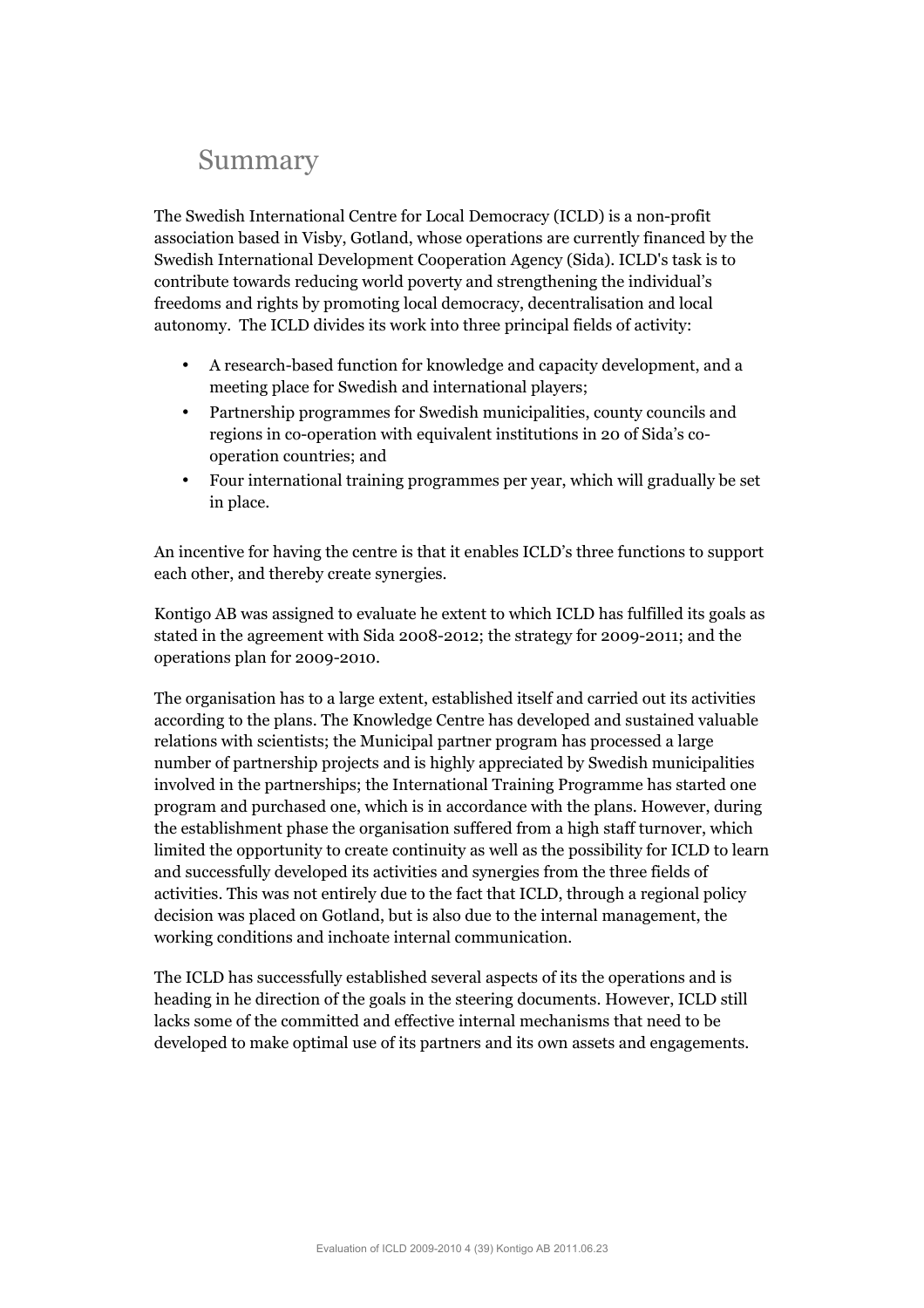# 1 Introduction

The Swedish International Centre for Local Democracy (ICLD) is a non-profit association based in Visby, Gotland, whose operations are currently financed by the Swedish International Development Cooperation Agency (Sida). The operations are regulated in an agreement between Sida and the ICLD for the period 2008 to 2011. The operations are long-term and a new co-operative agreement is planned from 2012. The Swedish Association of Local Authorities and Regions (SALAR), Lund University and Gotland Municipality, are the ICLD's parent bodies and representatives from these institutes constitute the ICLD board.

ICLD's task is to contribute towards reducing world poverty and strengthening the individual's freedoms and rights by promoting local democracy, decentralisation and local autonomy.

The overall target for ICLD's operations, as stated in its operational plan, is "to promote local democracy in developing countries by gathering and adding to knowledge and experience in Swedish municipalities and regions, and to research and knowledge development on issues related to local democracy and decentralisation that exist in an international context." In order to achieve this target, the ICLD divides its work into three principal fields of activity:

- A research-based function for knowledge and capacity development, and a meeting place for Swedish and international players;
- Partnership programmes for Swedish municipalities, county councils and regions in co-operation with equivalent institutions in 20 of Sida's cooperation countries; and
- Four international training programmes per year, which will gradually be set in place.

One ambition of the centre is for the ICLD's three functions to support each other, and thereby creating added value in the organisation.

#### 1.1 The assignment

Kontigo AB has been assigned to evaluate the ICDL. The main purpose of the evaluation is to assess whether ICLD has worked towards its goals in the first two years of operations - 2009 and 2010. The evaluation will describe how far the ICLD has progressed during the initial establishment phase in relation to the implementation documents. Additionally the evaluation will give recommendations for future development of ICLD's operations.

The evaluation will form the basis for operational planning and budgeting for the activities in the period 2012-2014.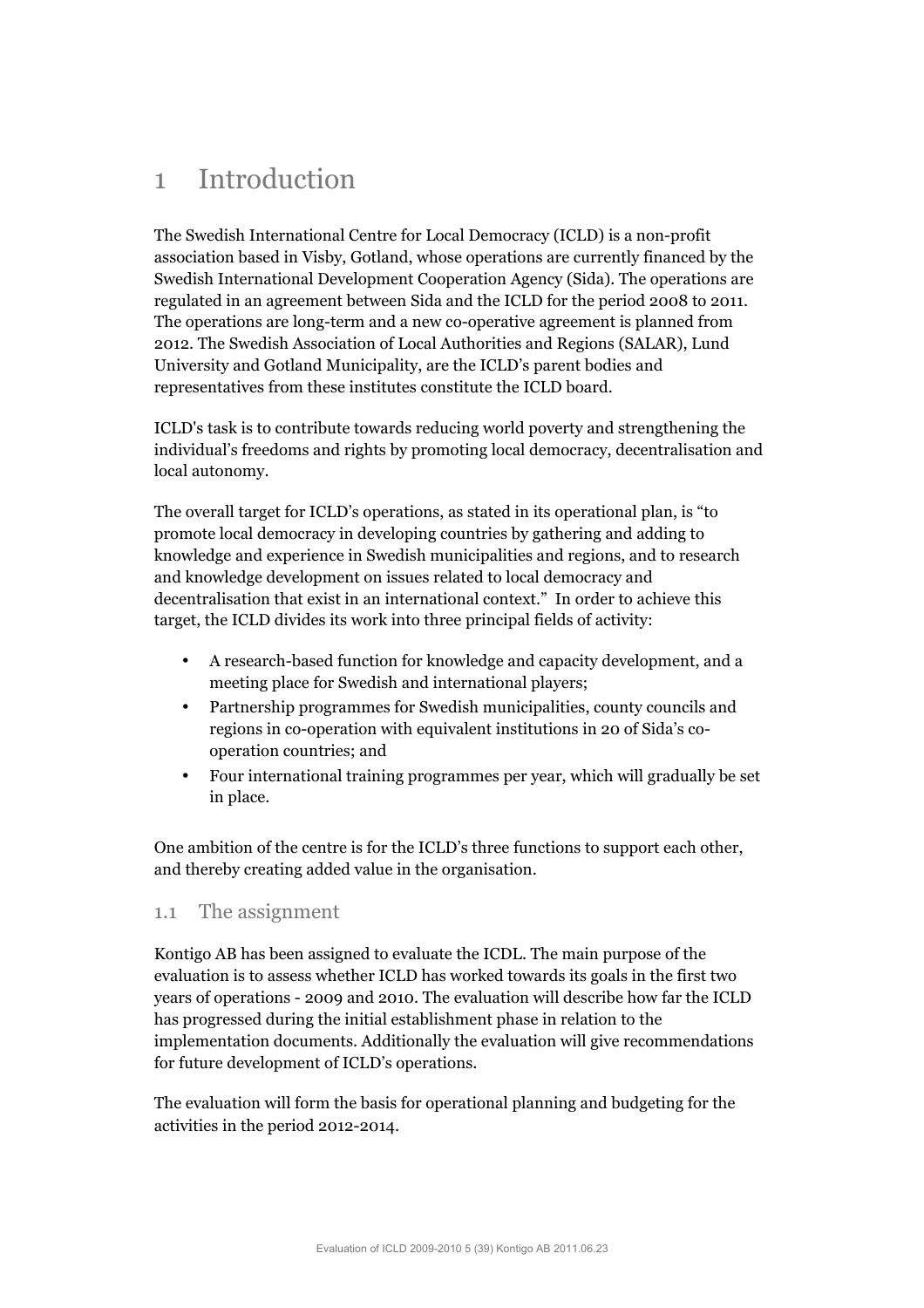In summary, the evaluation has two specific aims:

- 1. To provide knowledge on the appropriateness (in relation to the targets) of the work processes and activities; and
- 2. To provide knowledge for future discussions on any changes to the ICLD's work processes and choice of activities.

The questions to be answered in the evaluation are:

#### The establishing Process 2009-2010

- Has the process of establishing ICLD in 2009 and 2010, had a clear focus on the overall objectives of ICLD?
- What strengths and weaknesses can be identified in the process so far?
- Which are the success factors, the opportunities and obstacles related to the planned development of the operations of ICLD?
- Can some criteria for success/favourable conditions be identified?

#### Activity-specific processes

- Have the processes within each field of activity had a clear focus on the stated objectives of each area?
- Have quality assurance efforts within each field of activity had a clear focus on the fulfilment of objectives?

#### Collaboration between the three functions/activities

- Are there forms of direct cooperation/collaboration/interaction between the different fields of activity of ICLD?
- What kind of synergies has been created between the different activities of ICLD to date?

#### Relations with external stakeholders/target groups

- To what extent have relationships to the target groups connected to the different activities, been established and further developed?
- What are the expectations of external stakeholders, such as municipalities and county councils, on ICLD?

#### The effect of policy documents on the establishing process

- How have the policy documents been used during the establishing phase of ICLD?
- How have the actual operations within the ICLD been carried out in relation to the objectives for this period?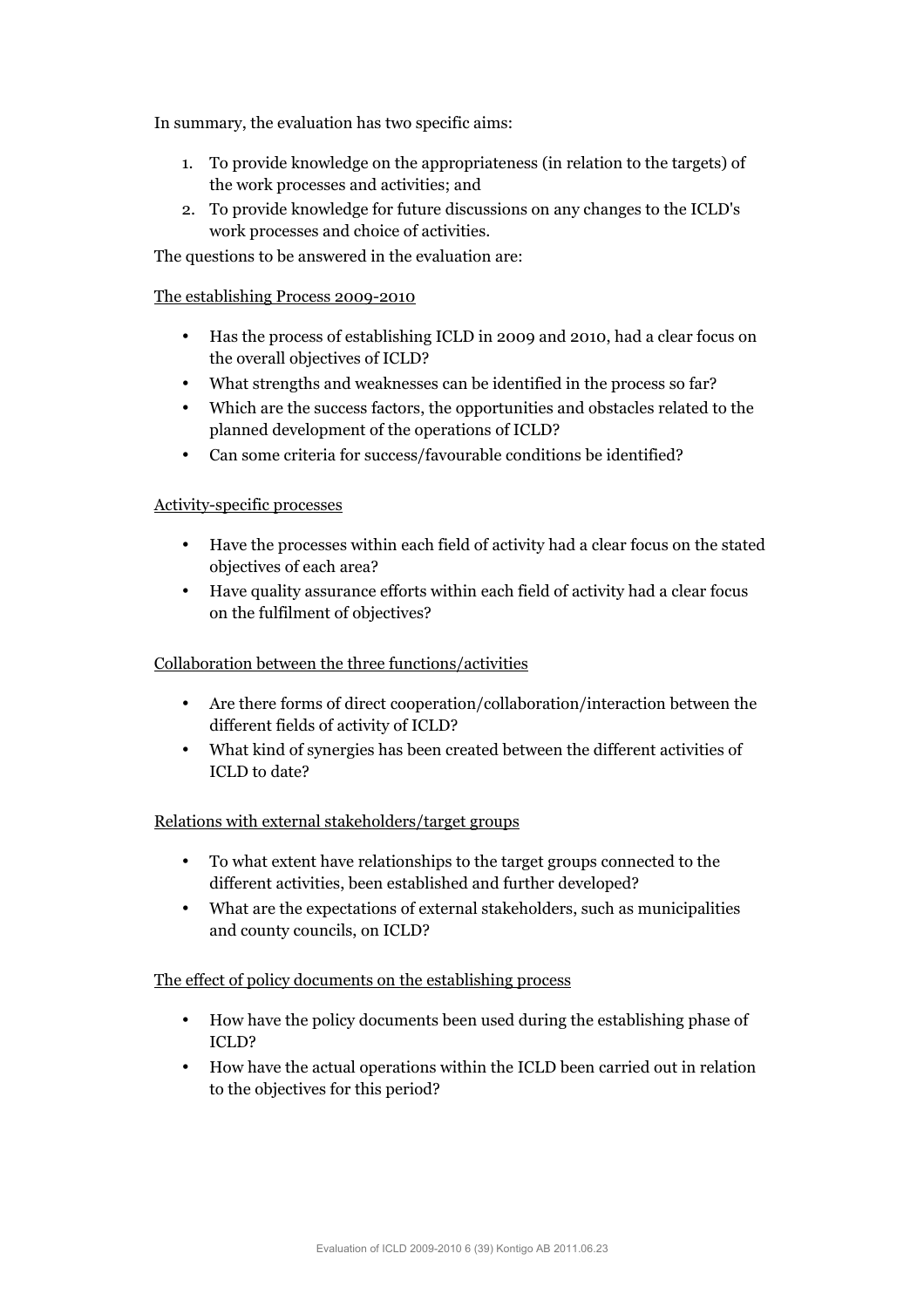# 1.2 Method and data collection

The evaluation is based on interviews with the Board of Directors, the Secretary General and the Administrative General at the ICLD. 1 Kontigo has also interviewed the ICLD staff, some individually and some in a group interviews.

Furthermore, representatives from Sida, Sipu International, UNCDF, ITP Programmes and members of the Advisory Group were interviewed. One person answered a questionnaire in writing.

Kontigo also attended a two-day training course for Swedish municipalities held in Härnösand, where group interviews were held with participating municipalities connected to the Municipal Partnership Program.

The evaluation is also based on analysis of the agreement with Sida, policy documents and other material and documents received from the ICLD.

#### 1.3 Evaluation team

The evaluation was carried out by Jenny Halldén and Irene Dickman. Cecilia Ribeiro Goncalves and Eldridge Adolfo have also been part of the team as capacity reinforcement and support.

 $\overline{a}$ 

<sup>&</sup>lt;sup>1</sup> For a complete list of those interviewed see appendix 1.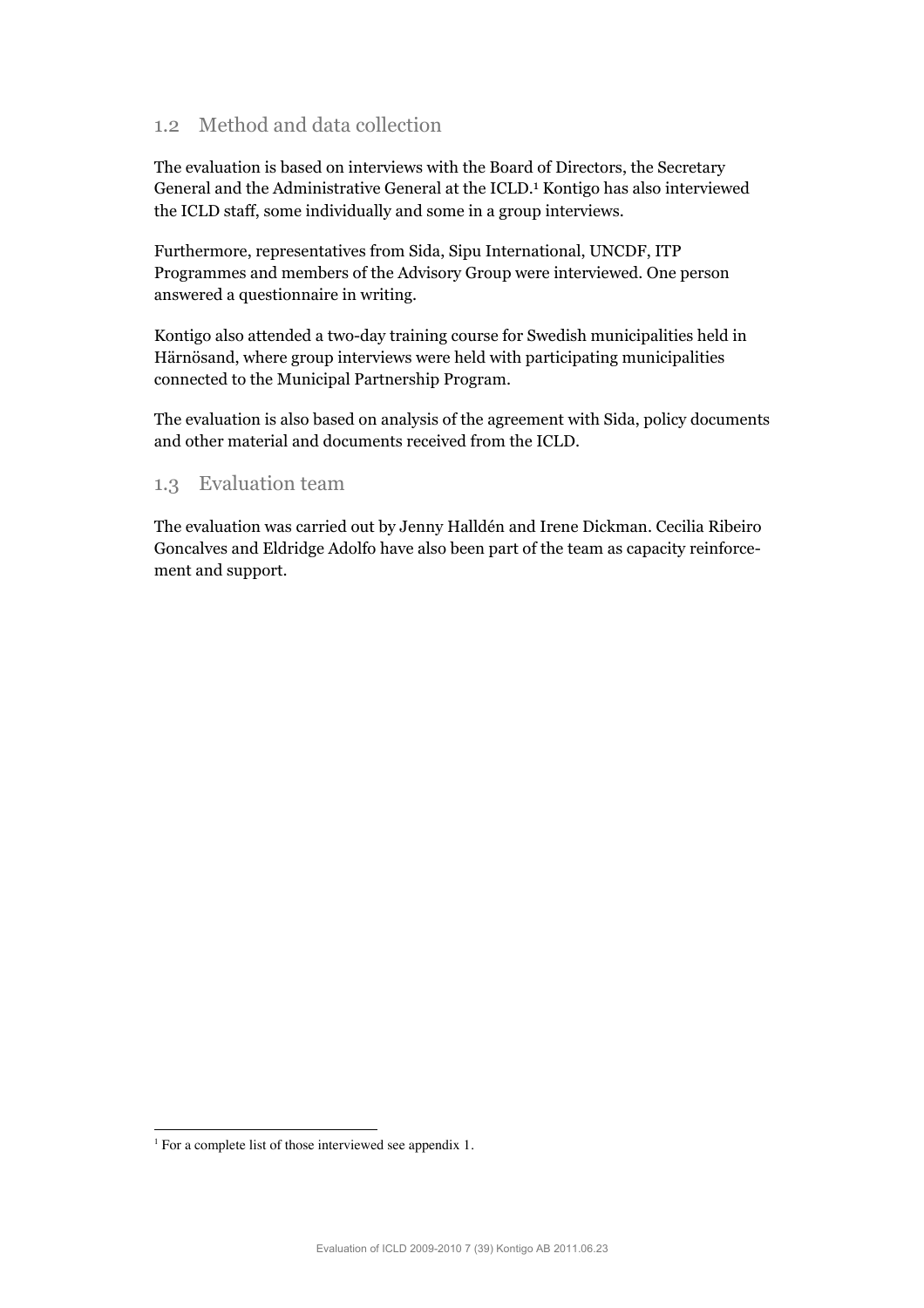# 2 Evaluation criterions

The evaluation's point of departure was the policy and regulatory documents, which were also the starting point for the activities in 2009. These documents, explicitly: the agreement between the Swedish International Development Cooperation Agency (Sida) and the ICLD; ICLD's three-year strategy; and the 2009 and 2010 operational plans, are important when investigating whether ICLD has performed inline with the requirements in these documents. The main features of these three documents are summarised in this chapter and create the framework for the evaluation.

# 2.1 The agreement between Sida and the ICLD

In July 2010 a revised agreement between Sida and ICLD was signed. This agreement replaces the agreement signed in September 2008. According to the new agreement, ICLD's activities shall be performed according to the operational plan for 2008-2011, submitted in the application to Sida. However, due to delays (partly due to the fact that the payment for the Municipal Partnership projects are disbursed in arrears), the agreement has been deferred until 2012. In accordance with the agreement, ICLD is to carry out its activities according to the annual operational plans.

Furthermore, ICLD has committed itself to creating a Knowledge Centre that will develop knowledge and act as a knowledge resource to municipalities. ICLD has agreed to establish a Municipal Partnership Program and a maximum of four International Training Programs, of which at least one training per year is to be carried out.

The agreement also states that an independent evaluation of the ICLD activities should take place in 2011.Thus, Kontigo AB was commissioned to carry out the evaluation.

#### 2.2 Strategy for 2009-2011

The strategy was formulated by ICLD and adopted by the board. The strategy expresses how ICLD planned to fulfil its task. It also clarifies ICLD's role and priorities, together with the reasons behind these priorities. Furthermore, the strategy clarifies what the ICLD aims to achieve by 2011, and indicates guidelines and priorities for the period 2009-2011.

The strategy is primarily based on the following documents: The 1995 Paris Declaration, Sweden's Policy for Global Development (PGD), the agreement between Sida and the ICLD and ICLD´s rules and regulations.

#### **2.2.1 The ICLD assignment**

The ICLD's assignment, as set out by Sida, is "to promote local democracy in developing countries". The implementation of the assignment will be done through three main fields of activity: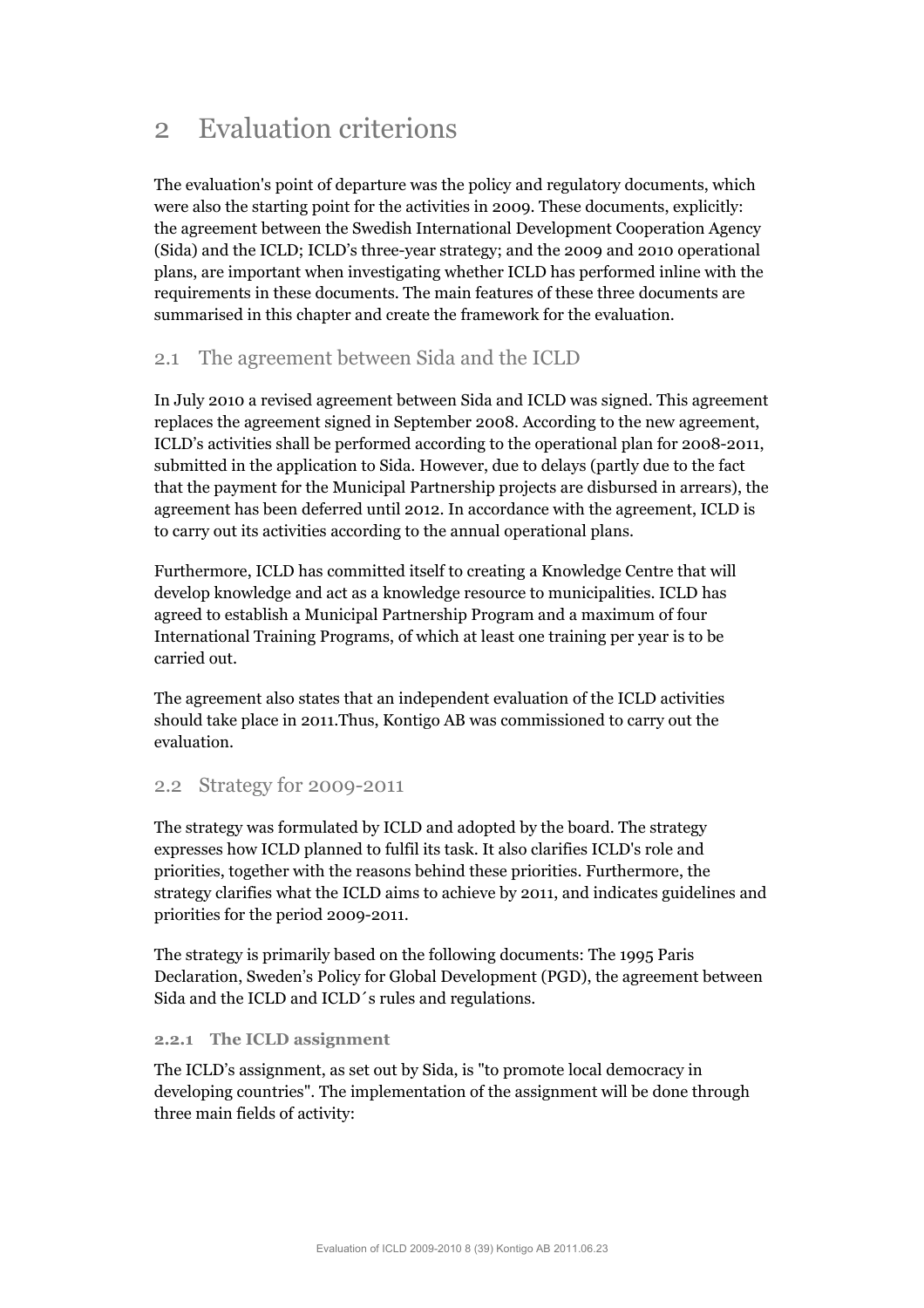- Development of, and responsibility for, capacity-building within the field of local democracy, local governance and decentralisation;
- Responsibility for Municipal Partnerships between Swedish municipalities, county councils and regions and their counterparts in developing countries; and
- Responsibility for International Training Programmes concerning local democracy, local governance and decentralisation.

#### **2.2.2 Vision, aims and priorities**

ICLD's long-term vision, according to the strategy is:

*The ICLD will actively contribute to strengthening individuals' influence and participation at local level in matters affecting their own living conditions.*

#### Aims:

*Within the next five years, the ICLD will become a distinguished international player and co-operational partner within the field of local democracy and local governance, as well as local self- government and decentralization by focusing on conditions in developing countries.* 

The strategy sets the following targets/priorities for the overall operations:

- Through concrete work contribute to the development of local democratic public institutions;
- Create an interface between practical experiences/requirements and the knowledge development within research;
- Make the ICLD an in-demand advisory function for our target groups and cooperational partners in Sweden and internationally;
- Assure quality in all of the ICLD's operations, both internally and externally, including tools for income reporting and evaluation;
- Pay particular attention to possible synergy effects between the centre's three fields of activity. In other words, between research, training and practical experience; and
- Initiate plans to expand operations and gain more co-operational partners in the field of local democracy/local self-government/decentralisation.

#### **2.2.3 Quality**

•

According to ICLD´s strategy, quality management should have a prominent place in ICLD's operations from the outset and throughout the entire period. This includes all of the ICLD's branches of operation and sectors of the organisation. Each unit will, according to the strategy, work systematically to improve quality management in its area of operation, and to also relate this to the organisation as a whole.

The strategy further states that the ICLD has appointed one person to initiate, plan and take responsibility for quality management. This work is to be discussed and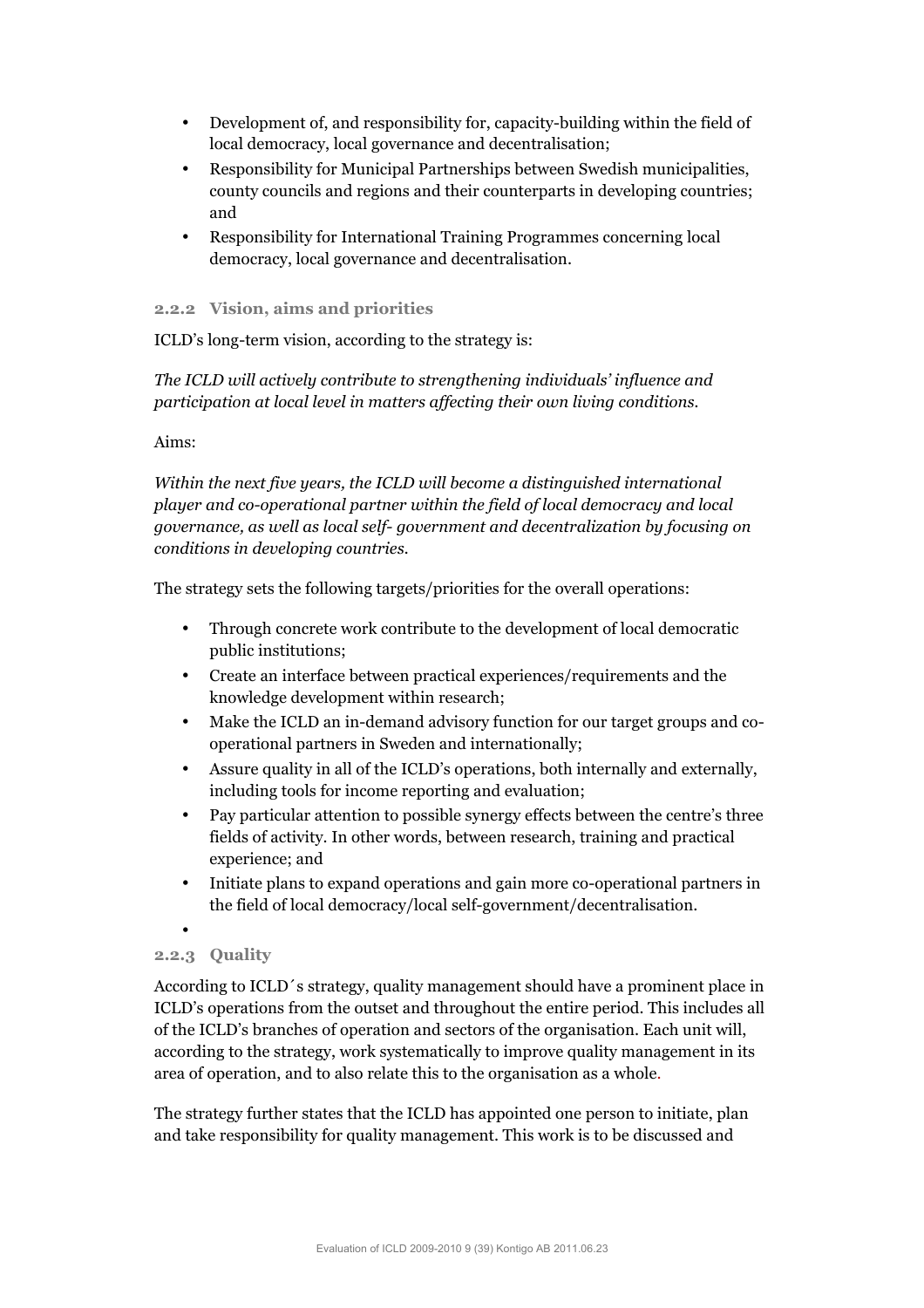implemented in the organisation in gradual stages, and a quality assurance plan should be in place by 2010.

#### **2.2.4 Approach and organisational structure**

According to the strategy all ICLD's staff are pivotal people with different competences that should complement each other and provide minimal overlap.

The strategy further states that the areas of responsibility ought to be clear and easily understood by each employee and that the working processes and procedures should be transparent. The work done by each individual are, in principle, to be known by everyone else in the organisation. The main reasoning for these clear and transparent working procedures, is that they will give rise to synergy effects between the different fields of activity, and will also generate fruitful discussions in greater depth and improve the quality of work.

The organisation should, according to the strategy, be based on teamwork, where each employee's competence is utilised and forms part of the process of implementation and decision-making.

### 2.3 Operational plan 2009 and 2010

The operational plans for 2009 and 2010, indicate the targets ICLD are to achieve within that period. The documents are important as they form the basis from which to explore whether the ICLD has been able to accomplish the overall objectives. The priorities mentioned in the operational plans for the period 2009-2010, will be described in chapters 3 and 4, where each and every field of activity is described and analysed separately.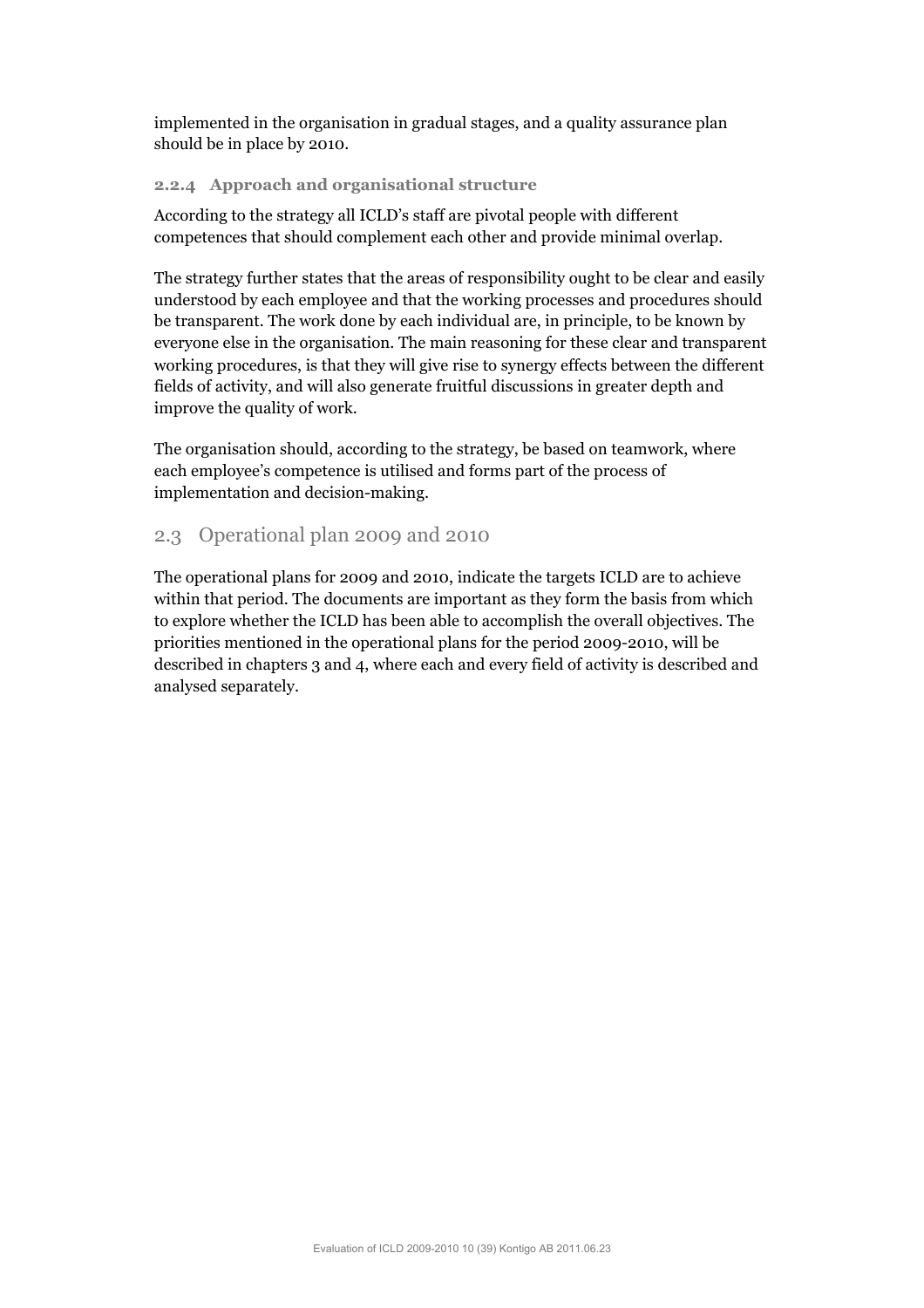# 3 The ICLD organisation

# 3.1 The creation of the ICLD

The Swedish government has assigned Sida (UD2005/3144/GU) to build operations in Gotland in the form of a centre for Swedish municipalities participation in development cooperation. The decision was based on Swedish regional policy.

The Swedish Association of Local Authorities (SALAR) created a non-profit organisation – ICLD. Its members are SALAR, Lund University and the municipality of Gotland. The activities are mainly based on the grant application to Sida (26 of May 2008).

The ICLD:s organisation consists of a total of ten posts, including Secretary General, administrative manager and employees connected to the three fields of activity: the Centre of Knowledge; the Municipal Partnerships; and the International Training Programmes.

The Secretary General is responsible for the overall operations and answers to the board. Each field of activity should, according to the strategy, have a programme manager, who is responsible for each area and who answers to the Secretary General. 2

# 3.2 The role of the policy documents in organising the activities

The activities of the ICLD rest upon the Swedish Policy for Global Development. The main policy documents for the ICLD are the Sida agreement, the ICLD strategy for 2009-2011 and the yearly operational plans for ICLD.

The Sida agreement was originally set up in September 2008, but was revised in august 2010. The main reason for this revision was to decrease the micromanagement from the first agreement, as a result of the management progress up to 2010.

The non-profit organisation ICLD also has statutes. These are formulated in a general manner, mainly describing the form for meetings of the board and the annual meeting. The Board also has specific working rules set by themselves and submitted to the annual meeting, which clarify that they are responsible for approving annual budgets and plans of operation, and providing instructions for the Secretary General.

# 3.3 The establishment phase

The organisation was created in spring 2008. Throughout 2009, the emphasis was laid upon establishing the organisation, recruiting members of staff and establishing

<sup>-</sup><sup>2</sup> The ICLD strategy for 2009-2011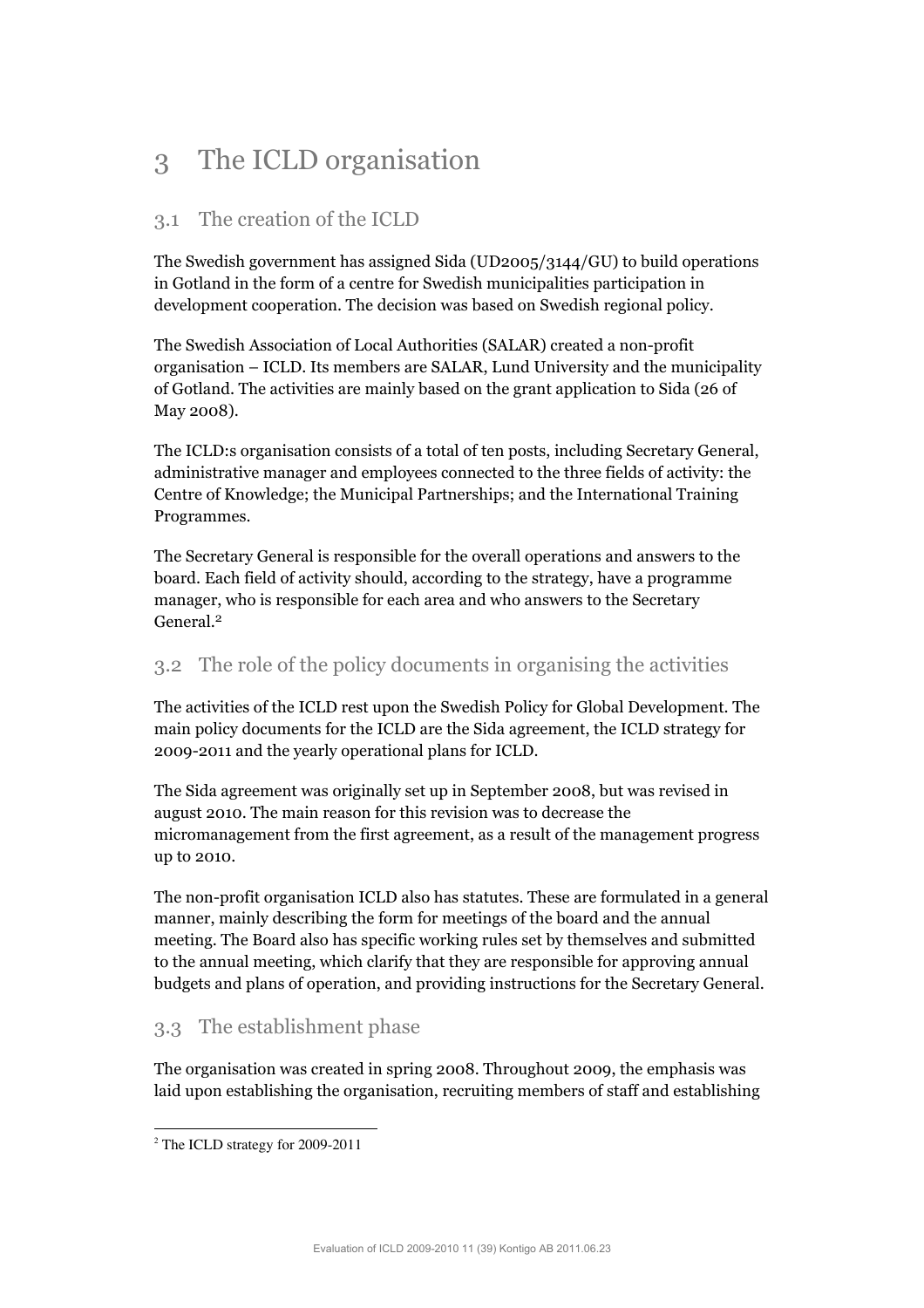the three different fields of activity. In the operational plan for 2010, the objectives were to:

- Develop and implement management tools according to results based management;
- Strengthen the organisation and its culture towards a balanced organisation with clear responsibilities;
- Create a structure for communication between the three different fields of activity;
- Set up a framework for ICLD:s compound quality assurance, and for the three fields of activity; and
- Develop common routines and policies for code of conduct, media, information etc.

A management tool based on results-based management, has been developed and is used in the operational planning process.

In august 2010 ICLD carried out a review of the organisation drawing upon the experience of being in full activity for a half year, the audit performed by Sida and the rising of a vacancy. No changes in the organisation were made as a result of the review, except from clarified responsibilities among the staff.

The staff has weekly meetings where the current matters of the organisation are discussed and taken on board.

According to the operational plan, the framework for ICLD:s compound quality assurance and for the three fields of activity, should have been completed by February 2010. At the time of this evaluation there was still no such framework in place. Within the three different fields of activity, there has been scattered and inconsistent work to strengthen quality in the activities.

ICLD has developed administrative routines and policies for code of conduct, procurement, purchase, service travel etc.

The ICLD experienced a high staff turnover during the establishment phase. This is associated with problems to attract qualified staff willing to settle in Gotland. It is also associated with issues related to the structure and organisation of the daily work/operations and internal communications problems. This is mainly a management concern, which is foremost the responsibility of the leadership i.e. the Secretary General.

The first Secretary General of ICLD is now retiring and a new Secretary General has been designated from the first of May 2011.

# 3.4 Critical factors identified in the evaluation

The ICLD has in a short period of time, and despite some difficulties, managed to establish in many ways a functioning business focused on its objectives.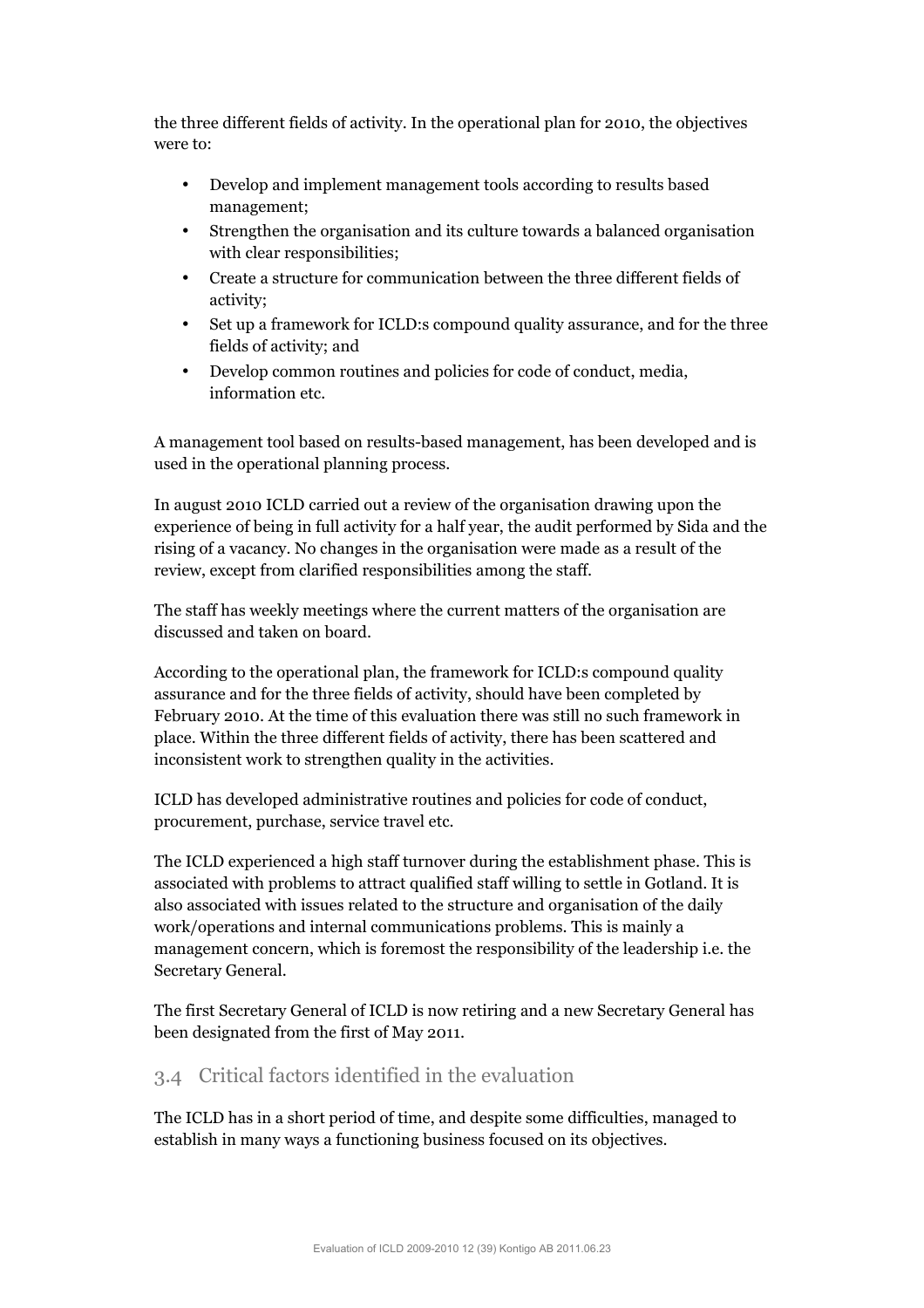The Sida agreement and the strategy form a solid base for the activities of the ICLD, and have thereby governed the activities of the organisation.

The yearly plans of operation are gradually being developed. The ICLD aim to work according to results-based management is mirrored in the operational plan for 2010, which presents goals and a results chain with clear indicators. These, however, are not linked to resources or to a management focusing on performance. The annual report does not clearly express to what extent their goals have been fulfilled and how the operations of ICLD and partners connect to the overall goals. The structure of the annual report does not follow the same structure as the operational plan, which makes it difficult to make connections between the fulfilment of the goals in relation to what was initially planned. One of the basic requirements for the annual report ought be that there is a structured follow-up of the indicators that ICLD has formulated. The annual report presents activities carried out by ICLD (outputs), but it presents to a lesser extent the results of activities in relation to the overall goals (outcomes). It is not clear how the ICLD has made use of the indicators in the operations and if there has been a *structured* follow-up based upon the operational plan.

The staff turnover has created problems at the ICLD. It limits the opportunity to create continuity and the possibility for ICLD to learn and successfully develop their activities. As has been mentioned, the staff turnover cannot solely be explained by the difficulty to attract qualified personnel willing to settle on Gotland, but this also has to do with how the work is structured and organised to create a good work environment, and provide incentives for those who are employed to stay within the organisation.

There is a need to strengthen the organisation and its culture in order to provide the basis for a stable organisation with clear responsibilities. Changes of programme managers have occurred. This has created an undefined division of responsibility, which has escalated due to internal communications problems and unclear structures of decision-making, information dissemination and clear mandates. Further, there is a need to strengthen the teamwork as stated in the strategy.

As already mentioned there has been some internal communication problems and problems linked to the staff turnover, which have had a negative impact on the operations and the organisations results. The evaluation indicates that this have not been addressed by the leadership early enough, and further more has not been brought to the attention of the board. The responsibility of the board, concerning their follow-up on the activities and the results of the ICLD, is accordingly not sufficiently described in any of the policy documents or working rules.

According to the interviews the employees are unsure about their responsibilities and it has effected their work situation negatively. This indicates that the ICLD has not fully implemented clear and transparent areas of responsibility of the staff, as stated in the ICLD strategy. Thus, it has limited the possibility for synergy effects between the different fields of activity. Lack of transparency and unclear responsibilities also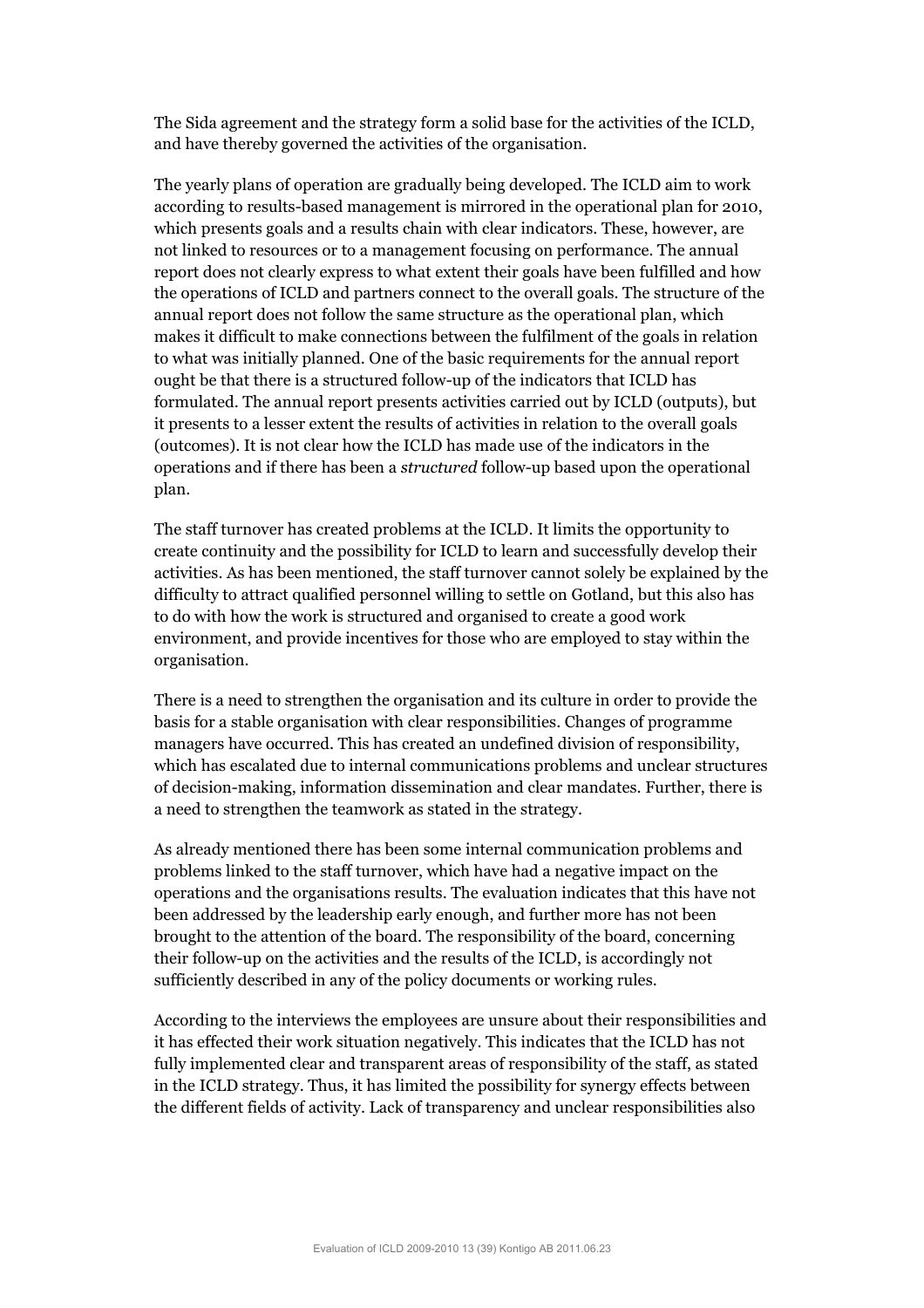increases the risk of dependence in individual employees, which in turn makes the organisation vulnerable.

The framework for ICLD:s compound quality assurance and that for the three fields of activity has not yet been completed (June 2011). The organisation therefore needs a quality framework in order to ensure that the overall goals are adhered to. The existence of a quality framework could also facilitate cooperation within the ICLD and promote synergy effects. On the other hand, a quality framework does not compensate for the responsibility of an active management, to bring about structures and routines in the daily work.

### 3.5 Recommendations for future work

- I. During the spring 2011, measures have been taken to improve the organisation in order to create clearer accountability within the organisation. This needs to be followed-up by further developing clear roles and mandates, primarily the programme managers. The internal management and control needs to be structured, as well as forms and routines for decision-making, cooperation, communication and follow up;
- II. The responsibility of the board needs to be clarified. The statutes could be developed to lay responsibility on the board to follow-up the activities and the results of the ICLD;
- III. Complete and implement the compound quality assurance. This would help support and strengthen the internal management and control functions;
- IV. Considering that there is an awareness of the difficulties to recruit qualified personnel, an active recruitment policy needs to be put into operation. This would clarify the skills needed, working conditions and also include the ICLD actively searching for the desired competencies;
- V. The follow-up process is an area that needs to be developed. The annual report does not present the operations and activities in relation to the budget, and the actual activities of the municipal partners are not described. This makes it difficult for stakeholders to evaluate whether ICLD has performed its assignment in an efficient and effective manner;
- VI. In future development of the operational plans, it is of importance that the ICLD emphasises in the breakdown (to the greatest extent possible), realistic tangible goals and to find appropriate ways to measure results.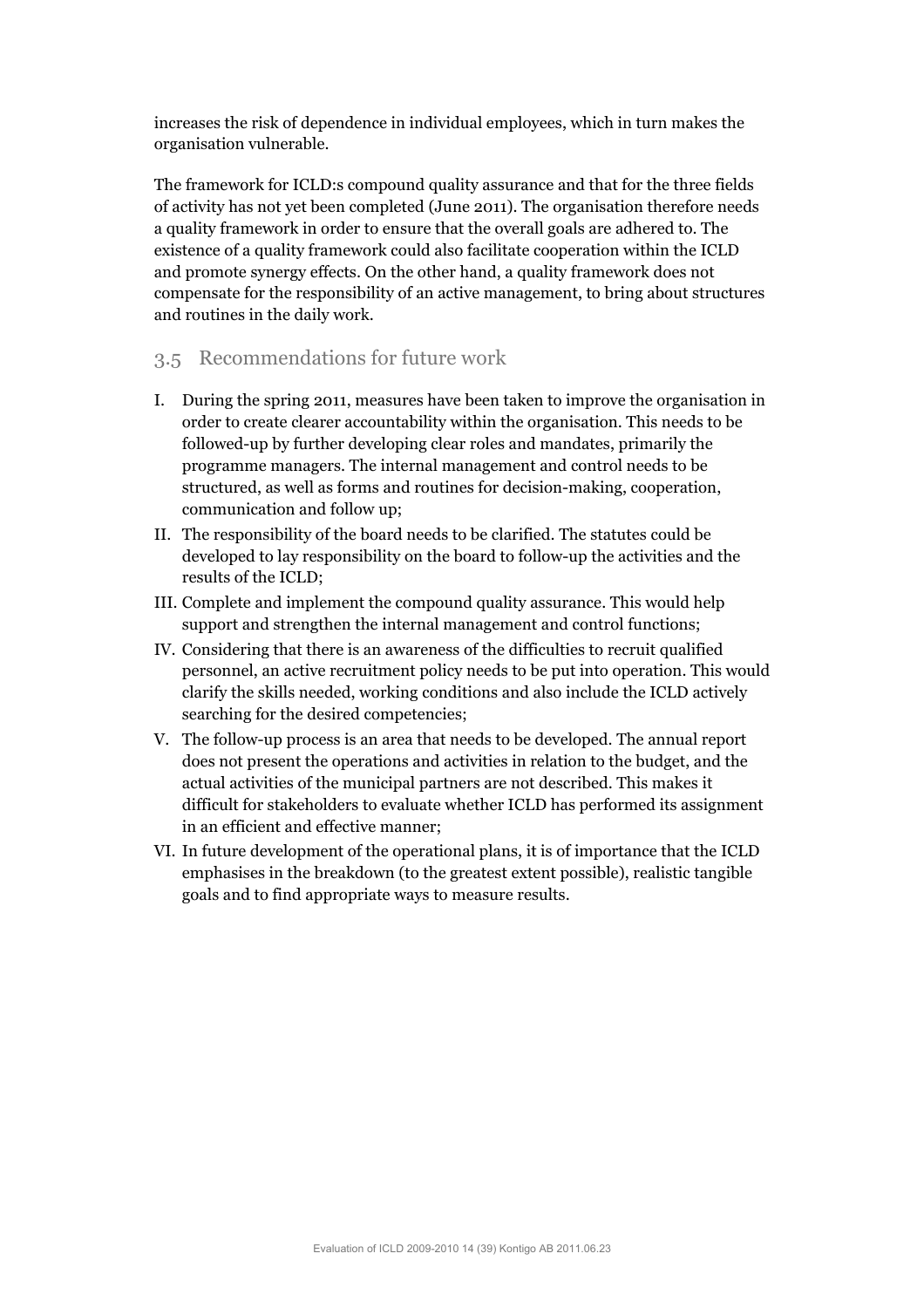# 4 ICLD's fields of activity

One of the incentives for establishing the ICLD was to benefit from synergy effects resulting from the consolidation of municipal partnership programmes, international training programmes and centres of knowledge into one operation under the same roof. In this chapter the ICLD's three fields of operation will be explored to answer the questions related to how the work achieved so far is creating possibilities to accomplish the overall objectives. Furthermore, it will show the main critical elements identified in this process.

# 4.1 The Centre of Knowledge

The main purpose of establishing a knowledge function within the ICLD was to strengthen the relationship between the operational workflow, the Municipal Partnership programmes and the International Training Programmes. 3

Further, the Centre of Knowledge aims to act as a hub for both research and experience-based knowledge and has the responsibility for utilising, developing and channelling the internal knowledge and competence related to local democracy, local self-government and decentralisation, being developed within the ICLD's various fields of activity.

This work of the Centre is of importance in order to achieve the goal stated in the agreement with Sida that ICLD shall constitute a knowledge resource for Swedish municipalities and regions in their international development cooperation.

#### **4.1.1 Activities planned for and carried out in 2009 and 2010**

According to the operational plans, the main priorities for the years 2009 and 2010 were to recruit staff, create guidelines for the Centre of Knowledge's international operations as well as assure quality assessment, initiate ICLD as a meeting place for relevant players and introduce ICLD as a significant player within the field. Furthermore, it is stated that the Centre of Knowledge should collaborate with ICLD's other fields of operation and establish internal structures and procedures to utilise synergy effects between the different operations etc. 4

The creation of the Centre of Knowledge took place at the end of 2009 and 2010, and this has been characterised as a development phase. Thus far, much of the work achieved has involved proactive information gathering, network building in Sweden and internationally, visits to relevant research institutions and international UN organisations and initiating research and in-house seminars. 5

 $\overline{a}$ 

<sup>&</sup>lt;sup>3</sup> Annual Report 2009

<sup>4</sup> The operational plan 2009 and 2010

<sup>&</sup>lt;sup>5</sup> The annual report 2009 and 2010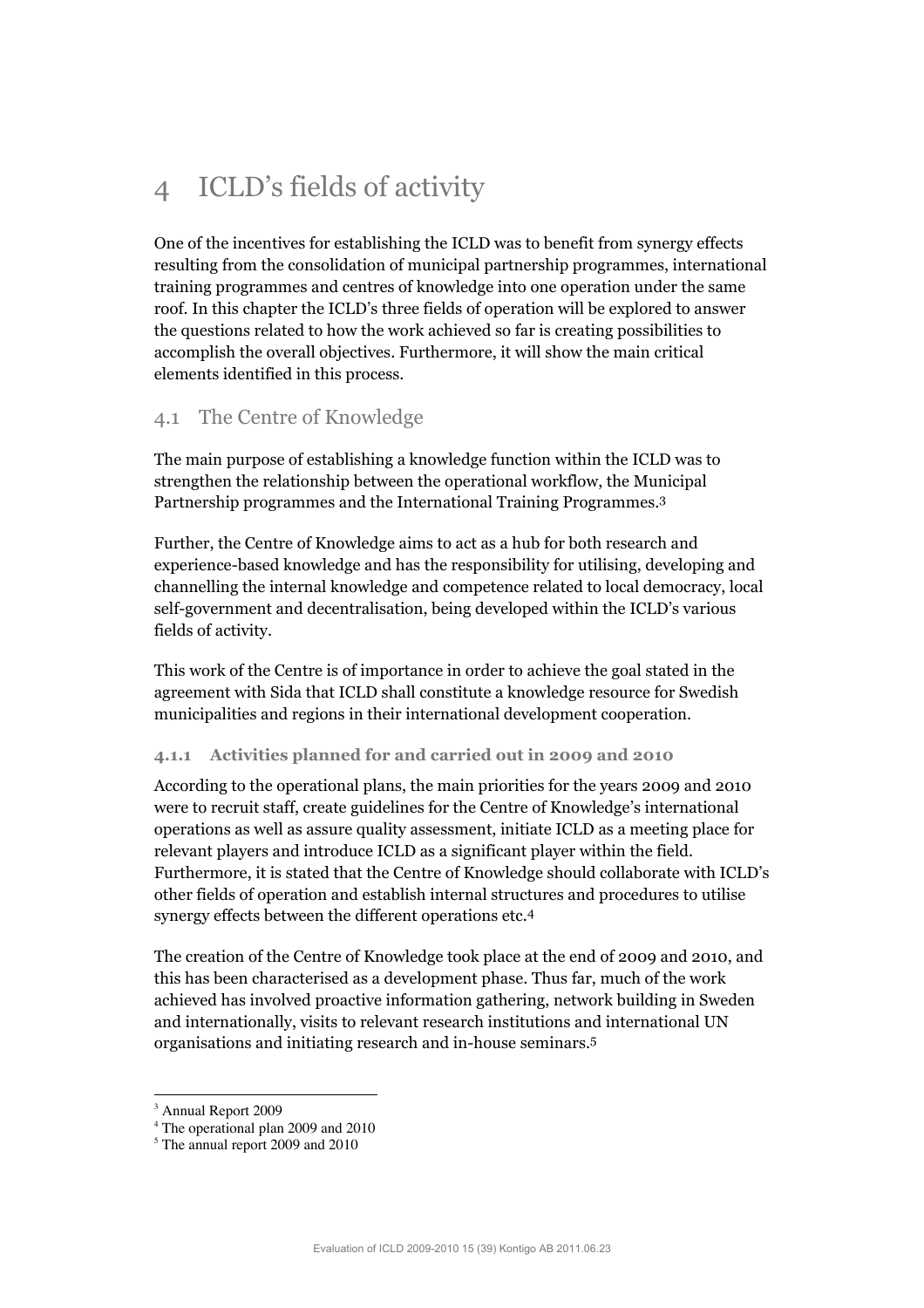Furthermore an advisory group6 of international and Swedish researchers has been attached to the Centre of Knowledge to ensure that up-to-date research results will benefit the ICLD. The purpose with the Advisory Group is to offer principled advice concerning the development of ICLD, to assess quality and relevance of research projects or programs and to create access to a global network for the ICLD. The Advisory Group and a budget for its expenses are consequently not defined in the Sida application.

In 2010, two new partnership agreements were signed with the East West Centre in Hawaii and UNCDF, and five research projects have been financed by the ICLD. Visits to different international organisations have been carried-outwit with the aim of creating a research network connected to the Centre.

In April 2010, the workshop "*State of the Art of Local Governance - Challenges for the Next Decade"* was held in Visby, from which a Working paper series, Research reports, Policy briefs and some other papers presented at the workshop, have been published by the Centre. They have been distributed to universities in Sweden and abroad, and to some of ICLD's partners.

The ICLD is a comparatively small organisation with quite high expectations in relation to being a well-known player in the international field. Collaboration and relationship building is therefore of importance to the Centre and this is where the organisation has made most of its efforts so far.

However the Centre was created to strengthen the relationship and create synergies between the operational workflow, the Municipal Partnership Programmes and the International Training program. To make this possible the Centre has to be able to act both as an international player and at the same time "translate" research into tangible and concrete action points that can be used in programmatic work by, for example, participants in the ITP Programs or the Municipal Partnership Program. The evaluation indicated that this has been achieved to a lesser degree. None of the research papers commissioned by the ICLD between 2009 and 2010, to date (June 2011), has been translated to anything concrete. They still remain as research papers and there is no existing plan to translate them.

Accordingly the operational plan is fulfilled to some degree, but still certain priorities are lacking behind. Critical factors connected to this are accounted for below.

 $\ddot{ }$ 

<sup>6</sup> The members of the Advisory Group, *shall* according to ICLD criteria have proven experience and competence in the field of local governance and local democracy; Have performed research and be published within the field in question; Be based at key institutions/organisations/universities; Possess a certain degree of seniority within research or policy fields; Have reasonable knowledge of the Swedish and/or international development policy context in this field. Be prepared to occasionally spend some limited time and energy on behalf of ICLD. In addition, overall, the Advisory Group *shall* consist of a mix between candidates being based in Scandinavia on the one hand, and international on the other. There should also be an as good as possible gender balance within the members of the group.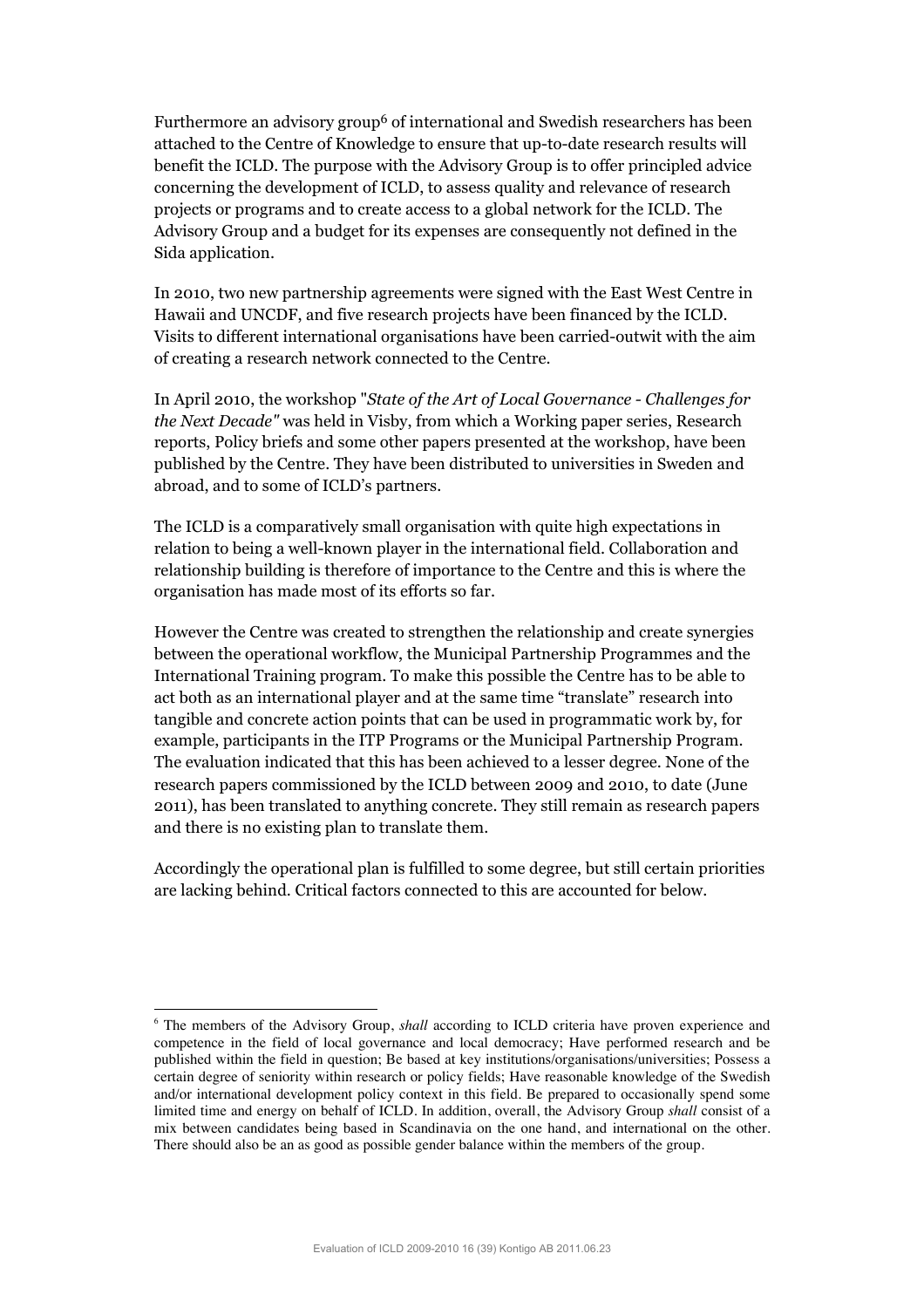#### **4.1.2 Critical factors identified in the evaluation**

In this section the main critical factors identified in the evaluation of the Centre of Knowledge are presented. By illustrating success factors and obstacles, the aim is to be able to present learning for the future.

The Centre of Knowledge began its operations in autumn 2009 when all of the initial staff members were recruited. This was later than estimated in the agreement between ICLD and Sida. Therefore some of the work has lagged behind, compared to the operational plan for 2009.

The guidelines and criteria for the research that the Centre of Knowledge initiate, support and produce, are not sufficient. More objective and reliable criteria for assessments are needed. The insufficient guidelines make it difficult to estimate whether the research produced is inline with the guiding principles of the Centre. According to the agreement with Sida, these guidelines and criteria were supposed to be completed at the beginning of 2009.

Sida makes the final decisions on research subsidies granted by the Centre. This creates unnecessary delays in the process.

A number of interviewees have stated that the reports and working papers produced so far have been mainly directed to other researches and are thus, difficult to use in the ICLD's other fields of operation or for municipalities whether in Sweden or abroad. Similar arguments were raised concerning the workshop "*State of the Art of Local Governance - Challenges for the Next Decade,"* as some interviewees considered it to be of less relevance for ICLD's other activities.

Accordingly, the work carried out so far in the Centre of Knowledge, has mainly been concerned with acting as an international player and establishing collaboration with researchers and organisations. This has to some degree positioned the organisation as an international player through their outreach work. For example the Advisory Group could work as an important advocate for the ICLD, and through the group, the ICLD can gain academic knowledge, insight on current research and suggestions for future research through it. Further, it can provide input to the Centre of Knowledge regarding strategies to increase ICLD's access to, and impact on, the international community engaged in the field.

This is a useful result in relation to the goal that *the ICLD will become a distinguished international player,* but more has to be done to make sure that the research can easily be made usable for local authorities and change agents. The goal of creating synergies between ICLD's different operations will be accomplished, only when this is achieved. To date, there has been very little, or no, cooperation and no internal structures and procedures to utilise synergy effects established.

While the Advisory Group is highly respected, questions have been raised by some of the interviewees concerning the benefits for the ITP Programmes and the Municipal Partnership Programme. Of the work achieved in the group so far, very little of it has extended to the entire organisation.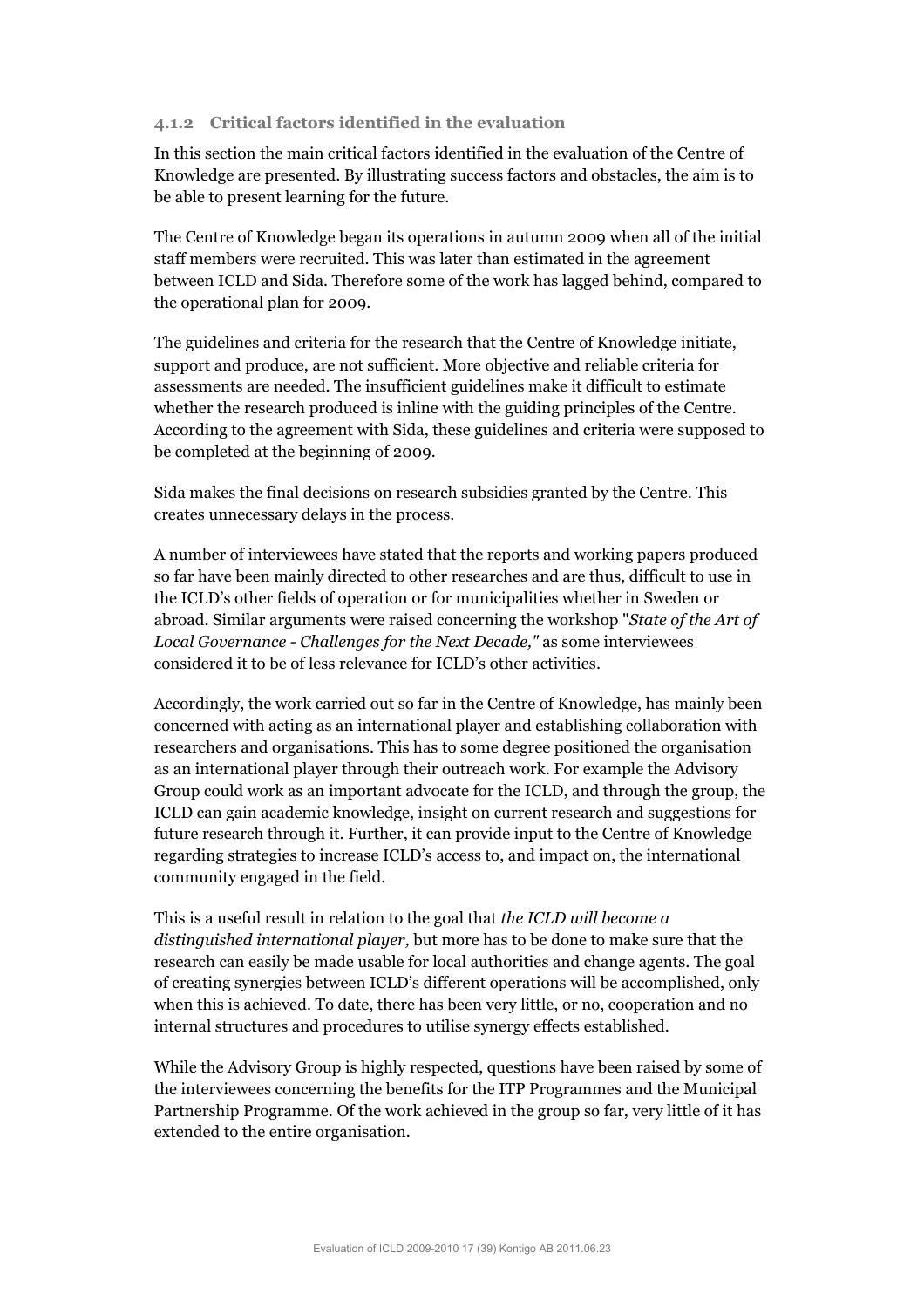Another problem identified in the evaluation of the Centre of Knowledge is the poor communication within the Centre and between the different operations.

A lot of the international networking, as well as planning and administration of activities has been carried out independently and through individually taken initiatives. This has created a certain dependence upon individual co-workers in the organisation. This makes the organisation vulnerable concerning the external relationships and in regard to the creation of long-term relationships between the ICLD and the Advisory Group members and networks.

#### **4.1.3 Recommendations for future work**

Kontigo gives the following recommendations with regards to the Centre of Knowledge:

- I. Formulate appropriate guidelines and criteria for the research that the Centre of Knowledge initiate and support, as this has so far not been sufficiently formulated;
- II. To simplify the processes on grant subsidies to researches, we suggest this decision are taken by the ICLD, and not by Sida;
- III. To further optimise the use and benefits from an Advisory Group comprised of international experts in the field, ICLD need to create effective mechanisms for strategic communications and commitment between the Advisory Group and the ICLD as a whole. This would also provide the means for the Advisory Group members to improve the relevance of its inputs for the whole organisation and only then, can it offer principled advice concerning the development of ICLD;
- IV. Create internal structures and procedures to utilise synergy effects between the different fields of activity and to act as a hub for both research and experiencebased knowledge, as this is lacking at the Centre today;
- V. ICLD might consider whether the reports and working papers produced are relevant for the ICLD's other fields of operation or for the municipalities, and therefore of relevance to achieving the objectives of the organisation;
- VI. Another question Kontigo would like to raise is whether the ICLD as an organisation could benefit from research on municipalities and regions in a Swedish context, to complement the one-sided research on international development work?

### 4.2 The Municipal Partnership Programme

The programme's overall target is, according to the operational plan for 2010, to combat poverty, which will be achieved by strengthening local self-government and local democracy. Swedish municipalities, county councils and regions co-operating with similar local authorities in 20 prioritised partner countries, strengthens the development of local operations in these countries. The co-operation will also consist of mutual development within the prioritised co-operation areas for the Swedish municipalities.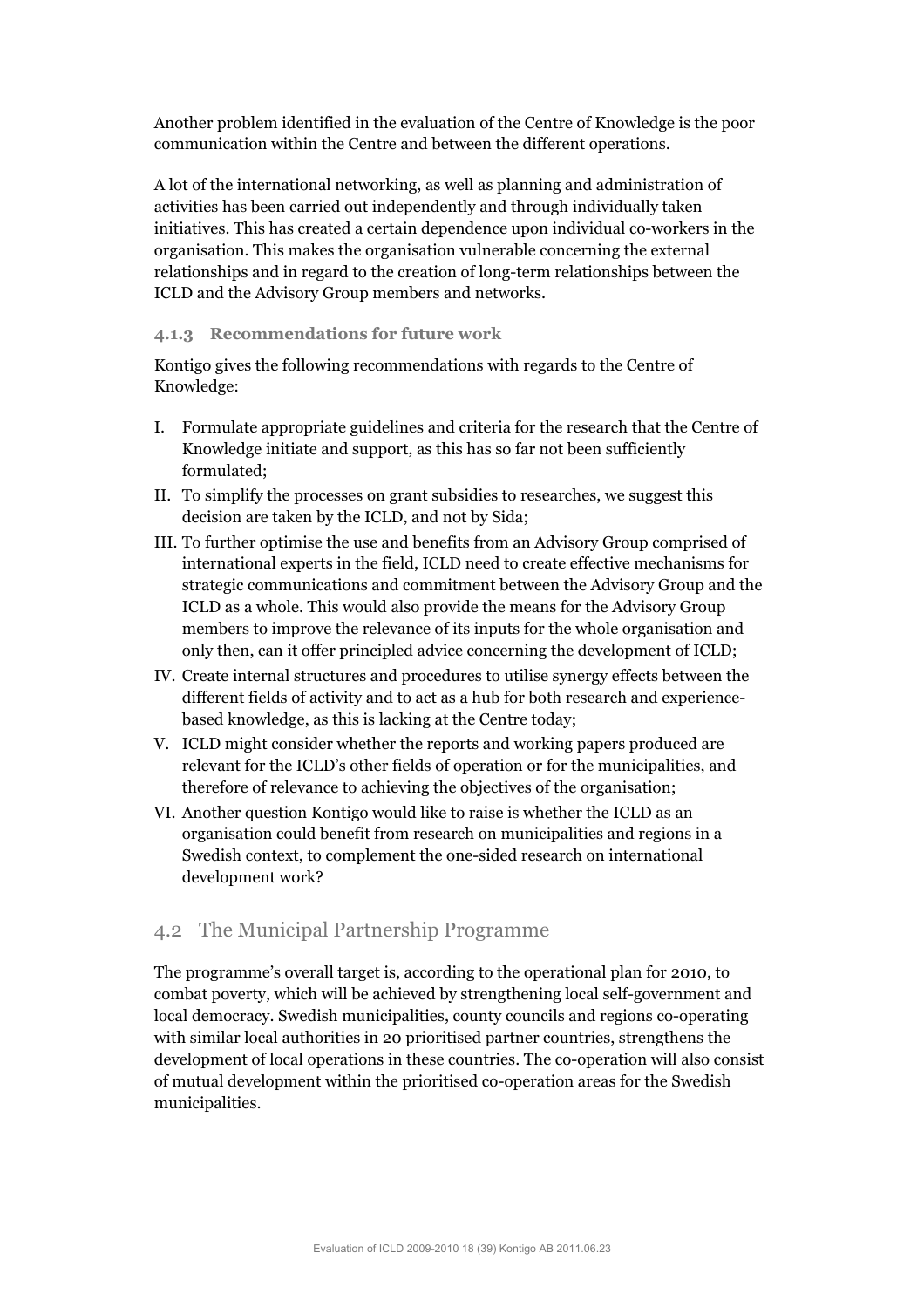Sida's targets with municipal partnerships are to:7

- Facilitate meetings and result-oriented co-operation between municipalities in Sweden and the selected partner countries;
- Contribute to creating long-term relationships between society in Sweden and in the partner countries; and
- In Europe, to focus particularly on strengthening democracy, fair treatment and sustainable development, as well as developing a closer relationship with the EU and moving towards adapting to its fundamental values.

#### **4.2.1 Activities planned for and carried out in 2009 and 2010**

Much of the work accomplished during 2009 and 2010 has involved building a basic structure for the administration of the programme.

The operational plan for the Municipal Partner Programme (MPP) 2009 and 2010 state that the main work should consist of handling the process with the partnership projects, training and networking, strengthening the program and work with quality assurance, informing and communicating with Swedish and international actors and developing the program by involving and recruiting new partners in Sweden and in development countries.

The operational plan was mainly fulfilled. The deviation found is principally due to the fact that the program has suffered severely from the high staff turnover.

According to all the interviewed representatives for Swedish municipalities, the MPP has conducted training and networking and started a much-appreciated special training program for project leaders from the Swedish municipalities.

A special initiative in relation to three of the new partner countries, Botswana, Vietnam and to some extent Indonesia, has been started with the aim of matching local authorities.

Even though ICLD has failed to produce an overall quality frame for the ICLD:s activities, several quality assurance activities have been performed within the MPP program, such as criteria for assessment, the decision making process and demands on follow-up information from the projects.

#### **4.2.2 Partnership project**

The MPP was an activity taken over by the ICLD from SALA IDA (the former international department at SALAR). It was already a functioning program and the ICLD has managed it well.

One of the strategic aims of the programme is to contribute to creating long-term relations between society in Sweden and the co-operation countries. The MPP is considered by all municipalities and by other interviewees, to be promoting long time relationships. At the same time the municipalities question building relationships just

-

<sup>7</sup> The ICLD operational plan 2010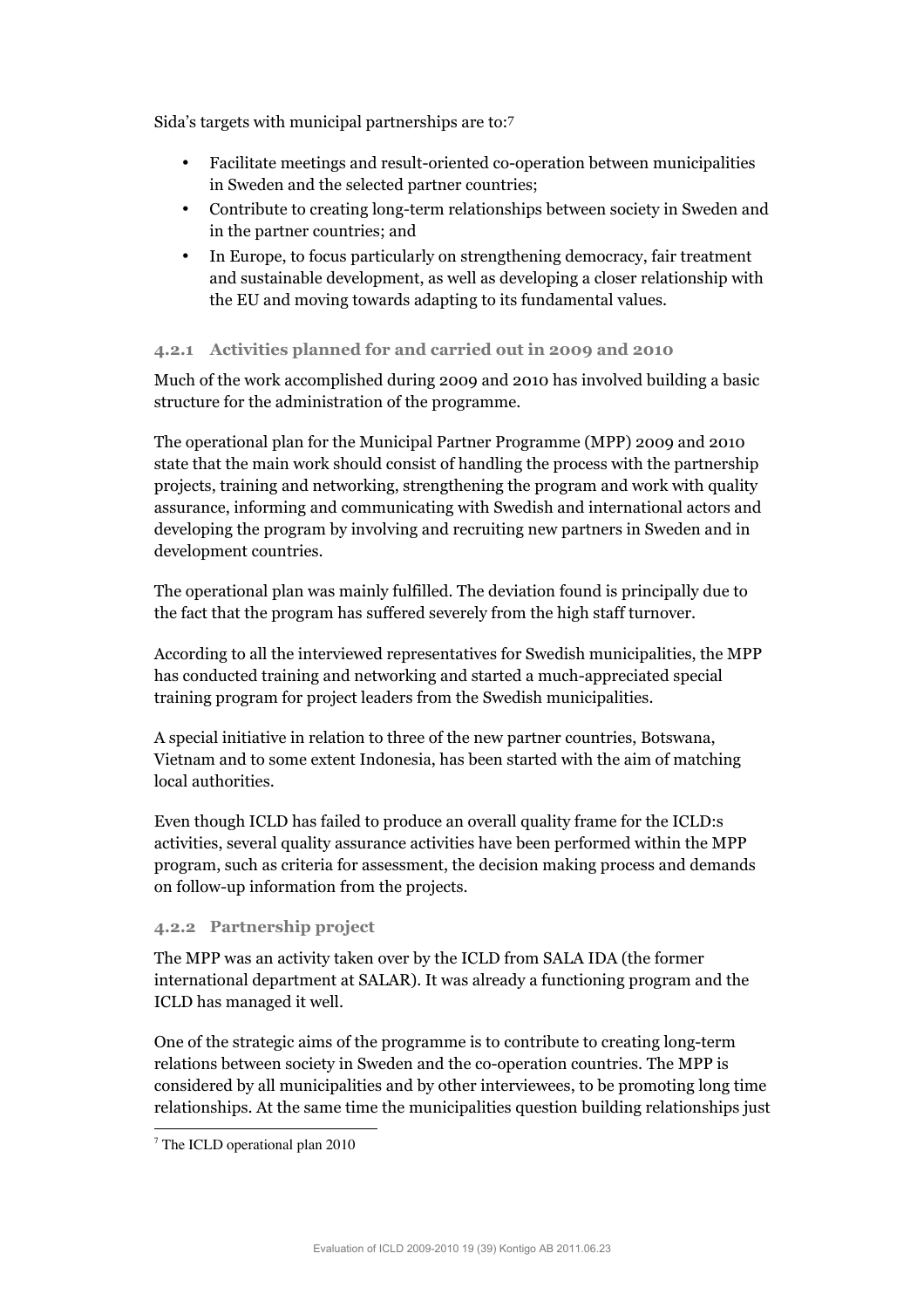for the sake of it , as the most important thing is that the projects give long term effects.

All the municipalities that have been interviewed express satisfaction and give appraisal for how the ICLD is handling the activities, even though the staff turnover has a negative effect on the continuity in the relations.

#### **4.2.3 Application**

In the 2009 period, there were three occasions for project applications. This changed 2010, and since then the aim is to have two occasions for applications, complemented by extra occasions if needed for specific reasons. This decreases the workload and makes it possible to focus a little more on the quality assurance of the process, which is regarded as a step in the positive direction of the staff. The ICLD guidelines for MPP give direct instructions for how to apply for projects and there are appropriate forms for the municipalities to use. It is, however, perceived by the Swedish municipalities and the co operational partners as a problem that the guidelines and the forms are not available in English. Thus, they have to personally translate the information. This complicates the communication in the partnerships. However, ICLD argue that this deficiency only occurred during a two-month period in the spring 2011 and that all material now is available in English.

#### **4.2.4 Assessment**

The assessment of the project applications has evolved during the years. ICLD has developed clear assessment items aiming to lead up to a more equal assessment between projects and between ICLD:s officers. The assessment process within ICLD has also evolved, using the officers assessments, together with the Partnership Council, consisting of two delegates from SALAR and two delegates from ICLD.

Within the assessment process, ICLD communicates with the candidate municipalities in a way that is highly valued by the municipalities.

The municipalities have called for extended possibilities to use the web in all communication and reporting to the ICLD. Today this is possible for some reporting, but not all.

#### **4.2.5 Decisions**

Sida makes the final decision on recommendation of ICLD. Sida usually makes a single decision, but considers each and every application. However, Sida has called for clearer and more result-oriented summaries of the applications.

Due to the fact that the decision is taken by Sida and not by the NGO - as is the matter in several other Sida supported partnerships - this causes an unnecessary and inconvenient delay for the partnerships and to the process.

#### **4.2.6 Follow-up**

A performance report is required after the project finalisation. If the project runs for more than one year (3 year max.), a performance report is required after every year.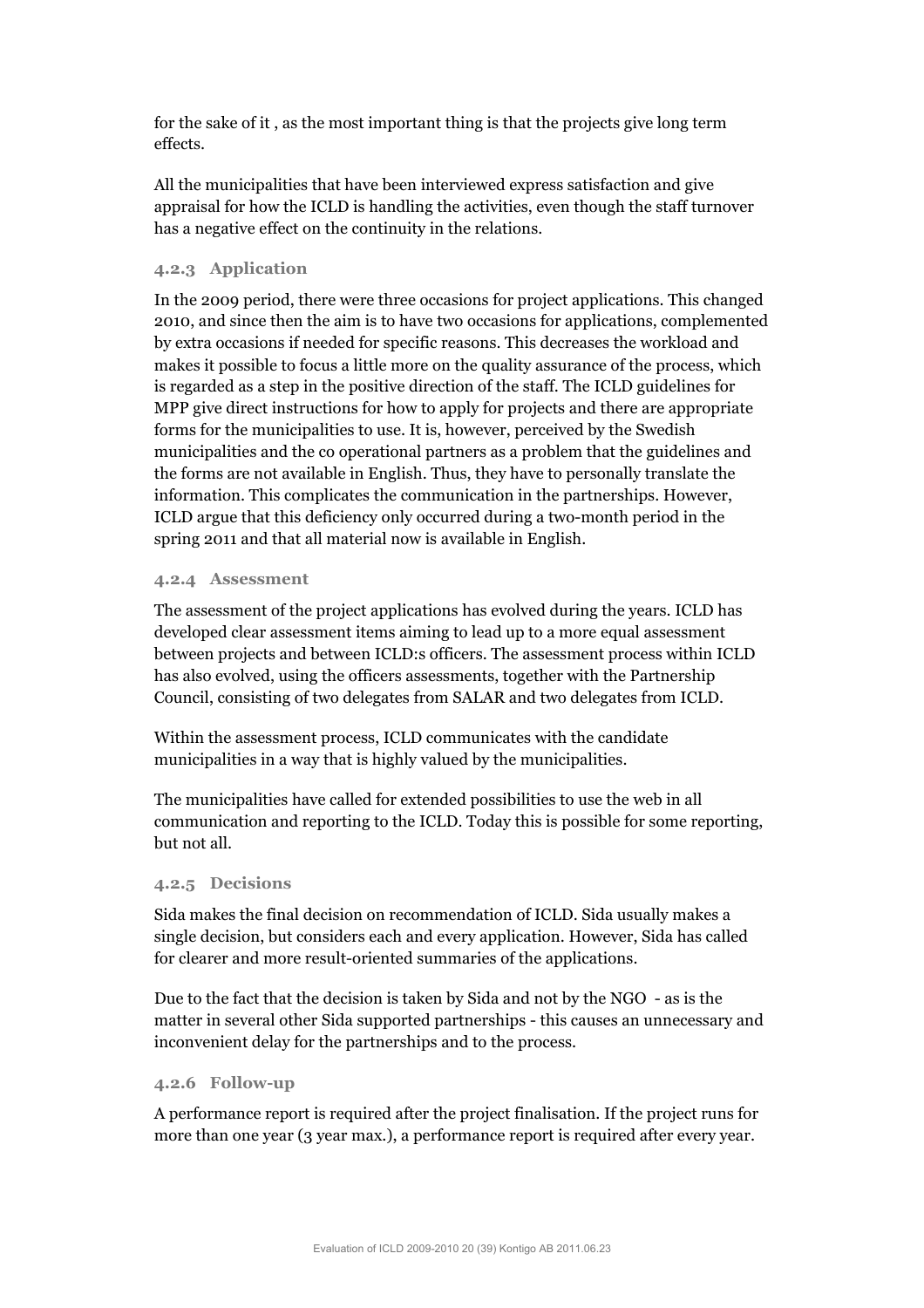The requirements are the same for finalised and running projects. The municipalities consider this as creating an extra workload and they call for a more simplified performance report, while the projects are running.

The evaluation analysed a small number of performance reports given to ICLD. They principally fulfil the demands from the ICLD. However, the overall problem that Sida and the municipalities experience is how to measure and assess results. One reason for this can be that the definition of results, communicated by Sida, is not sufficiently defined.

An important question to raise it that the municipalities are not given financial support to measure results, but to carry out different kinds of activities, and the municipalities cannot use municipal tax money to finance international development cooperation in any way.

In the template for performance reporting the ICLD does not ask for results concerning local democracy. This must be considered as a disadvantage, as a major purpose for the MPP are to promote local democracy in developing countries.

#### **4.2.7 Critical factors identified in the evaluation**

Here the main critical factors identified in the evaluation of the MPP are presented. By illustrating success factors and obstacles related to Projects, Staff and New partners, the aim is to be able to present learning for the future.

#### **Projects**

Concerning the project assessment process, the most critical factors identified are:

- The importance of having all forms and information used in the partnership available in English;
- A transparent and well supported assessment;
- Decisions ought to be made and communicated to the partnerships as soon as possible;
- Follow-up information that makes it possible to assess the effect of the projects in accordance with their goals; and
- The long-term relations are a critical factor for Sida, but are not considered as a critical factor for the municipalities. Instead they highlight the long-term effect of the partnership, not the partnership itself.

#### **Staff**

The staff turnover during the establishment phase was a major problem, not only within the MPP, which is the field within ICLD that has suffered the most, but also to the whole organisation. The development of good partnerships rests upon both skillfull and permanent staff in the organisation, that has the important role of mediating the partnerships.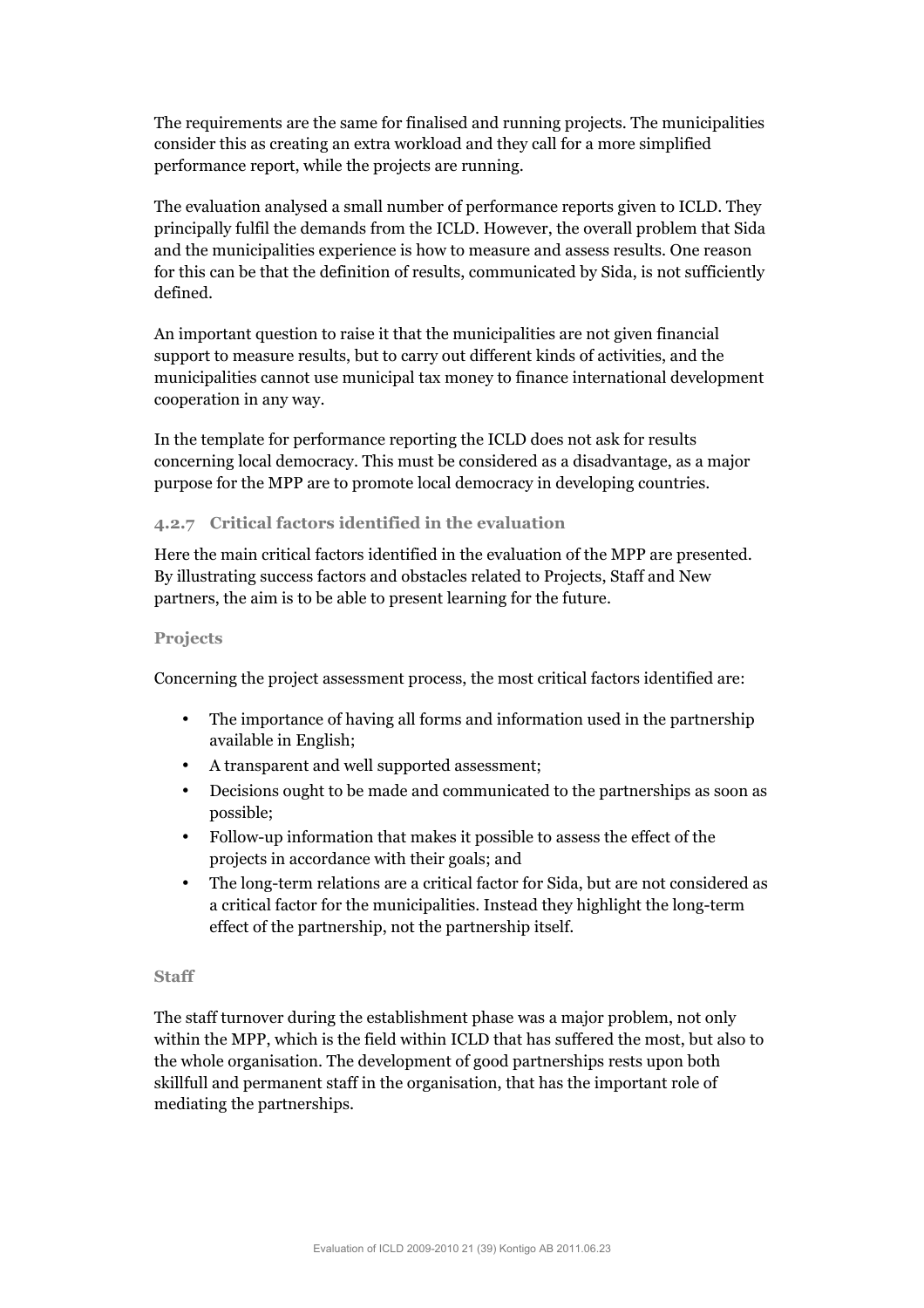The Swedish municipalities ask ICLD and Sida to have a better understanding of Swedish local government and their terms. Development work is not a priority activity in the municipality. There are very clear distinctions of what is allowed to be done and that all development work must be done through external financing. A reason to value and protect the role and the function of municipalities in development work is that they possess very high competence suitable for aid work, which several of the interviewees have emphasised.

#### **New partners**

The big challenge for ICLD and the MPP is to recruit new partners, both in Sweden and abroad. The evaluation does not indicate that development cooperation is well known or even desired among the Swedish municipalities.

The local partners, who are already recruited, call for extensive education and training, as they themselves admit, lack knowledge and experience. This demand could, however, be infinitive.

The special initiative in the three partner countries Botswana, Indonesia and Vietnam is a good attempt to recruit partners in developing countries. The ongoing ITP also works as a channel for new partnerships. This possibility clearly points out the benefits of multi-combined activities, which is an objective for ICLD.

New partners in the program, in certain occasions, have their origins in their direct relationships with Swedish municipalities. That is an additional reason to value and protect the role and the function of municipalities.

#### **4.2.8 Recommendations for future work**

Kontigo leaves the following recommendations concerning the MPP:

- I. Decisions on partnership-projects could if possible be completed by the ICLD. The main reason for this is to simplify and speed up the decision process. It may also be in the interest of Sida, in the matter of accountability in the relations between the NGO and the Swedish government;
- II. As one of the main reasons for the MPP is to promote local democracy, the ICDL might consider demanding follow-up information in the results reporting from the projects that concerns the aspect of local democracy;
- III. Sida and ICLD might discuss the question of long-term relationships in the strategy work that initiates the application for support for the coming years;
- IV. Strong measures need to be taken in order to reduce the staff turnover, which has had a suffering effect on the development of partnerships. As mentioned in the organisation chapter, this includes management, recruitment policies and staff development activities. One such activity could include enhancing the knowledge and understanding of Swedish local government and their terms;
- V. To facilitate the recruitment of new partnerships, ICLD may have a long-term plan for communication and marketing; and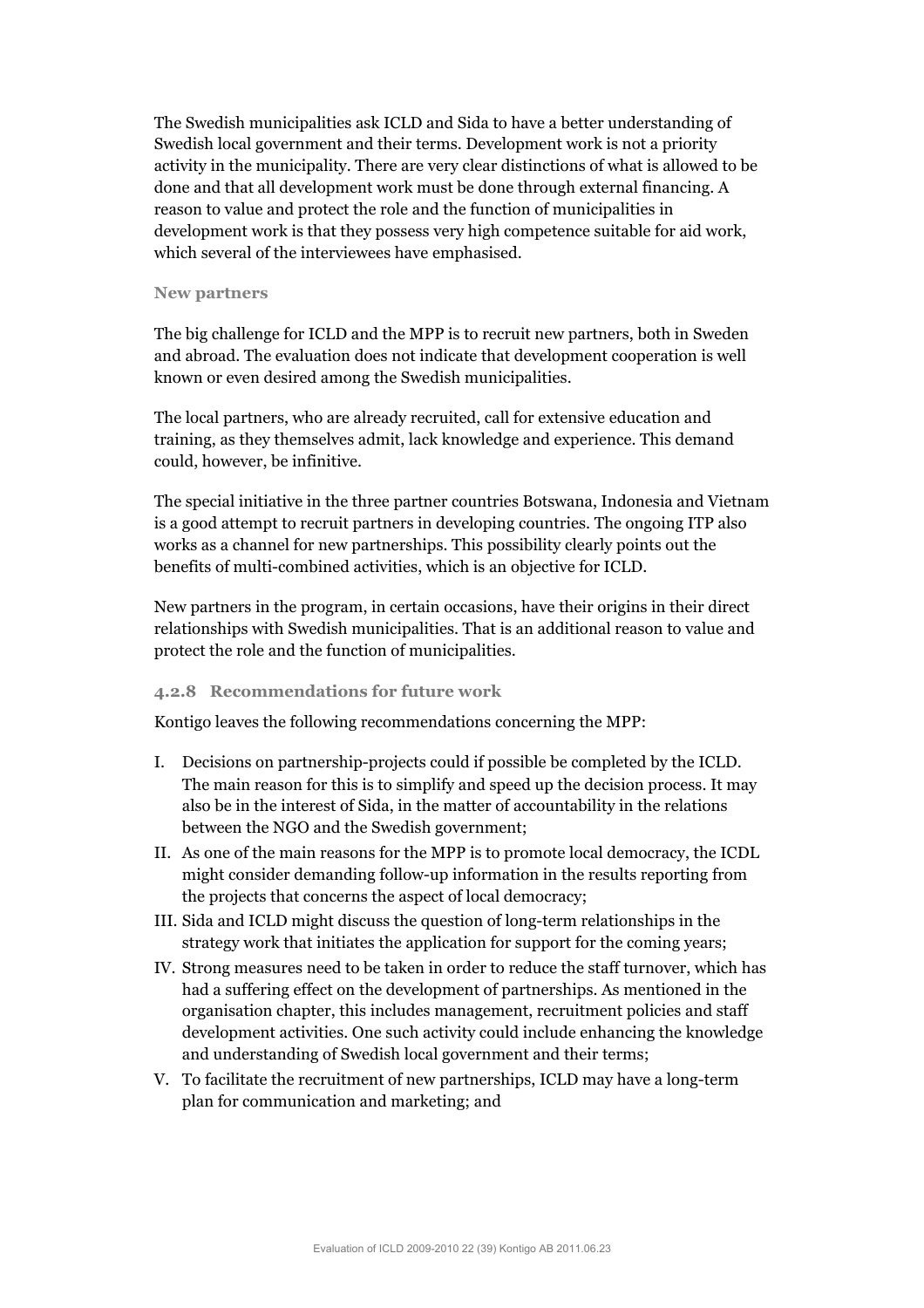VI. The ICLD could form a strategy as to how, and to what extent, the training and support given to local municipalities may be designed to create a balance between the requirements by the municipalities and the resources of the organisation.

### 4.3 The International Training Programme

According to Sida's programme description, the overall targets for the International Training Programmes (ITP) are that they "shall contribute to institutional strengthening and capacity development in the co-operating countries and other developing countries to combat poverty through effective contributions". The ICLD works along the same lines of understanding, apart from the fact that the particular purpose of the ITP is to strengthen institutions at local level. By recruiting key persons with a clear mandate to initiate change processes, the ambition is for the ITP to lead to capacity development at local level.

#### **4.3.1 Activities planned for and carried out in 2009 and 2010**

When the strategy was formulated, the thought was that ICLD would be responsible for four International Training Programmes during the period 2009-2011: three to be purchased and one to be administered by the organisation. This was later revised and instead one program was purchased and three were to be administered by the organisation. One reason for this change was to enable synergies within the ITP and between the ITP and the other fields of operation at the ICLD.

In the operational plans for 2009 and 2010, it is stated that ICLD during 2009 will be responsible for one ITP Programme and one to be purchased. Simultaneously ICLD in 2010 will plan for a further two training programmes.

Accordingly, the ICLD purchased one ITP (title: *Local Democracy and Local Self-Government*) from Sipu International and carried out one with a gender perspective to highlight the importance of the relationship between gender and politics at local level (*Decentralization and Good Governance with a Gender Perspective*).

ICLD has also planned for another two training programmes: "*Towards Local Democracy and Local Development through Local Governments"* in conjunction with the United Nations Capital Development Fund (UNCDF) and "*Urban Governance"* in conjunction with UN-HABITAT and SKL International. Thereby the ICLD has in this regard lived up to the agreement between ICLD and Sida and to the overall goals in the Operational plans for 2009 and 2010.

#### **4.3.2 Critical factors identified in the evaluation**

2009 was characterised as a build-up phase and in 2010 the activities that started in 2009 were consolidated as two training programmes got up and running.

Generally those interviewed believe that the ICLD managed the ITP in a satisfying way. A general response from those interviewed was that they are impressed by the amount of work achieved in a relatively short time.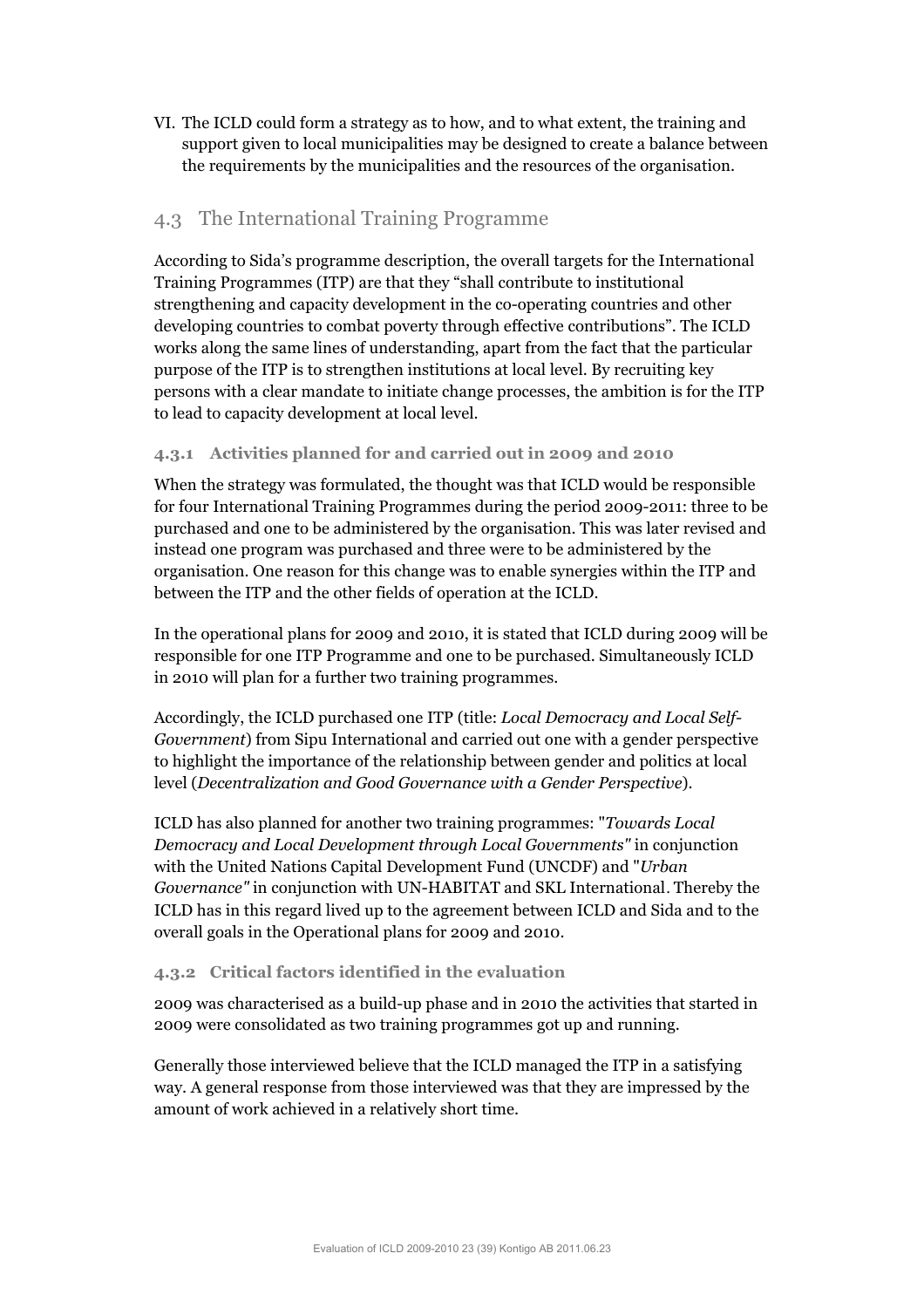The ICLD has produced new guidelines for documenting and following-up programmes, for example to measure knowledge and development among the participants. This creates the possibility to revise the programme continuously and bring about improvements to the programmes. Internally, the staff responsible for the ITP has been working in the team to assure quality in the activities, but no formal strategy for quality assurance has been outlined.

Generally the interest to participate in the training programmes has been good and both the ICLD and Sipu International have received a large number of applications. However, the quality of the applications have varied between the countries and due to the lack of quality in applications from Laos, the ICLD decided to end their participation in the programme. This is an important lesson for future work, as it is of great importance to receive high quality applications.

A question raised by the evaluation concerns the fact that the two new programmes now planned for, in collaboration with UNCDF and UN-HABITAT and SALAR International, are not being administered by the same staff as the programme "*Decentralization and Good Governance with a Gender Perspective*." The reason, we suppose, is related to how the collaboration was initiated and by whom, but it still leaves questions regarding how lessons learned can be used in the forthcoming programmes, and furthermore, how synergies between the programmes will be achieved. Another issue that needs to be raised with regards to the two forthcoming training programmes, is that it is important for ICLD to assure that the participants will be given the opportunity to learn about Swedish experiences, Swedish models and state of the art knowledge, as planned. Some of the interviewees have raised concerns regarding the risk that this perspective might get weakened when these programmes are run from outside the ICLD.

To date the ICLD follow up the training programmes by questionnaires to the participants, but there are no plans for how the overall ITP will be monitored and evaluated.

#### **4.3.3 Recommendations for future work**

The following Kontigo recommends for the future:

- I. Outline a formal strategy for quality assurance as planned, as this would greatly help to assure quality in the activities;
- II. Outline a plan for monitoring and evaluation of the overall ITP. Preferably this could be done in a similar way as those executed by Sida and other NGOs;
- III. The ICLD might consider increase their efforts in promoting the ICLD and the training programmes for future application rounds, possibly with the help of the municipal partnerships; and
- IV. Make sure to communicate lessons learned between the programmes already up and running, those programmes now being planned for and, furthermore, lessons on how synergies between the programmes can be achieved. This is an important question for the future work;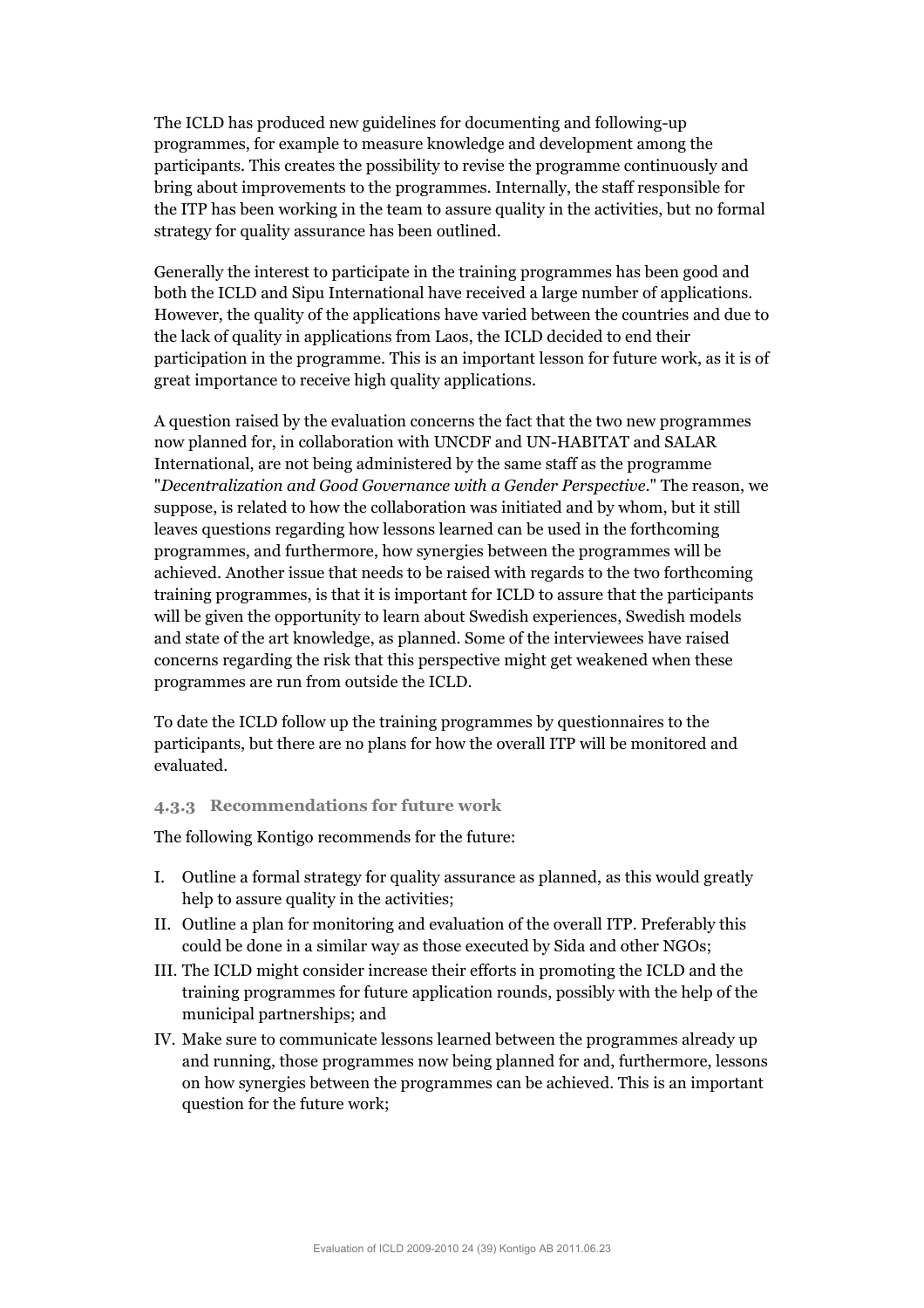# 5 Interaction and synergy effects between the three functions of ICLD

# 5.1 Synergy is one incentive for the establishment of ICLD

As already mentioned one of the incentives for establishing the ICLD was to benefit from synergy effects from the consolidation of municipal partnership programmes, international training programmes and centres of knowledge into one operation under the same roof. Synergy effects are also one of the main targets/priorities for the overall operation in the three year strategy. Thereby, this is an important question for the evaluation.

Closely connected to the question of synergies is whether the ICLD managed to create an interface between practical experiences/requirements and the knowledge development within research, which is one of the other main targets/priorities for the ICLD?

Synergies might occur both in Sweden, in relation to the Swedish municipalities, in the co-operation countries and within the organisation.

# 5.2 Synergies occur to limited extent

As described in chapter 3, ICLD have not succeeded in building the organisation and working conditions in a manner that would provide the basis for stable organisation, with clear responsibilities and based on teamwork to promote synergies.

The evaluation shows that the synergies achieved have occurred to a limited extent and are not as a direct result of a strategy. Synergies detected are primarily between training and practical experience, i.e. the ITP and the MPP. Examples of synergies are when partnerships in the development countries created motivation to apply for the training programmes, which have regularly occurred, and where participants in the training programmes have visited Swedish municipalities while in Sweden for training. Other synergies are likely to have been developed in co-operational countries through cooperation and relations that benefits the goals of the ICLD. The limited scope of the evaluation (second hand information through the interviewees), gives no opportunity to confirm that other forms of synergy are occurring, or that the work is moving in that direction.

The evaluation further illustrates that collaboration and possible synergies occurred to a lesser extent between training and practical experience on the one hand and the Centre of Knowledge on the other hand. According to the interviewees, the reasons are that the research produced (working papers and so forth), can to a very little extent be used in the training programmes or in the collaboration with municipalities in the co-operation countries. There is a greater demand for practical information and manuals to distribute to the partners of cooperation and hands-on practical information on how to achieve change. However, some positive work have been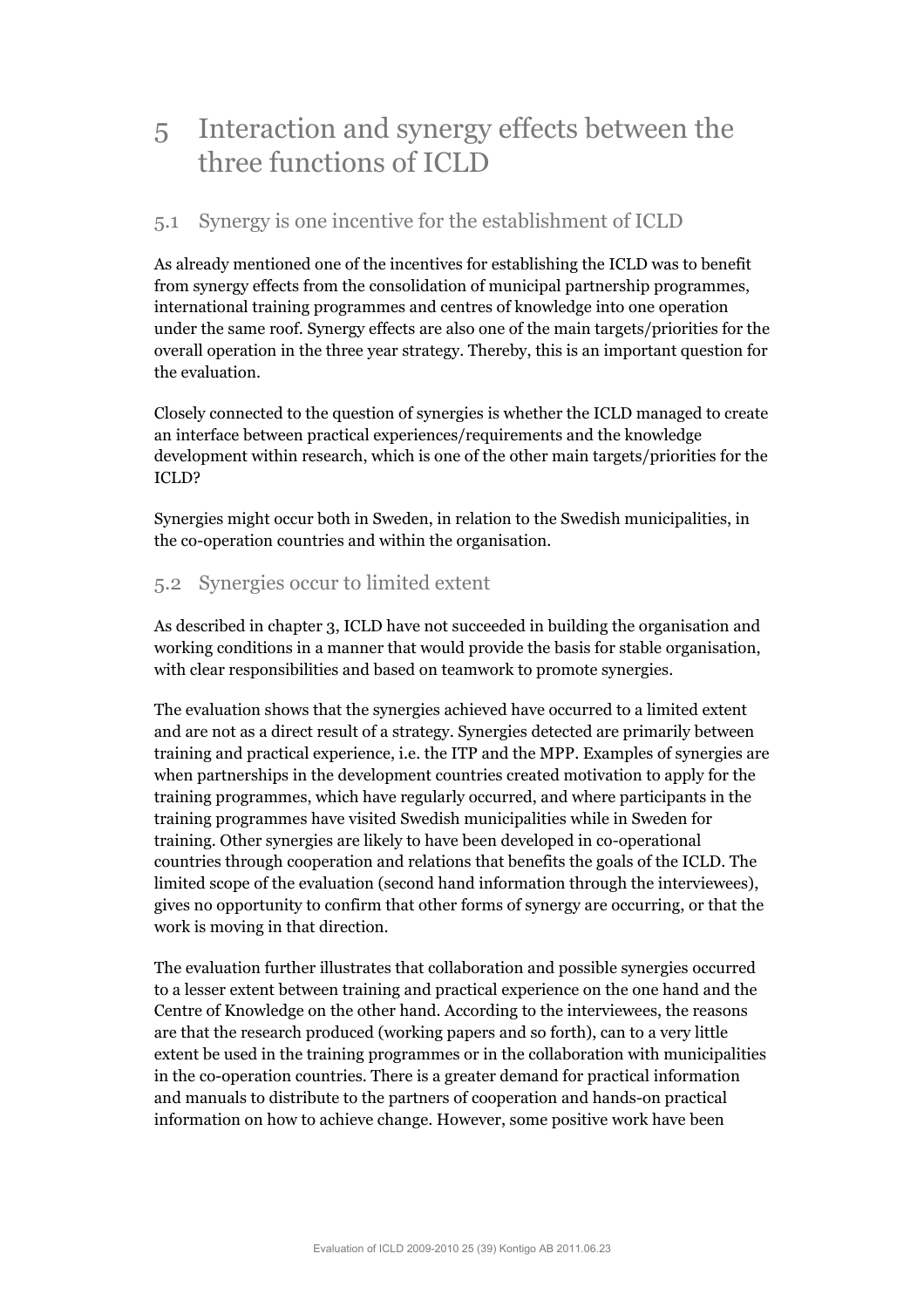directed towards utilising mutual benefits, such as in contacts between researchers and the work with ITP.

As already mentioned the Centre of Knowledge is of great importance in strengthening the relationship between the operational workflow, the MPP and the ITP, and in acting as a hub for both research and experience-based knowledge. However there seems to have been a lack of effort in this area compared to the efforts to create networks of researchers. Therefore the ICLD has not yet managed to create interface between practical experiences and the knowledge development within research, which is one of the overall goals for the ICLD. Nonetheless, a lot of work has to be done to fulfil the demands in the agreement with Sida, which states that ICLD shall constitute a knowledge resource for Swedish municipalities and regions in their international development cooperation.

### 5.3 Recommendations for future work

- I. ICLD might consider creating working conditions that benefits the creation of synergies between the ICLD activities; and
- II. Aim to create an interface between practical experiences/requirements and the knowledge development within research.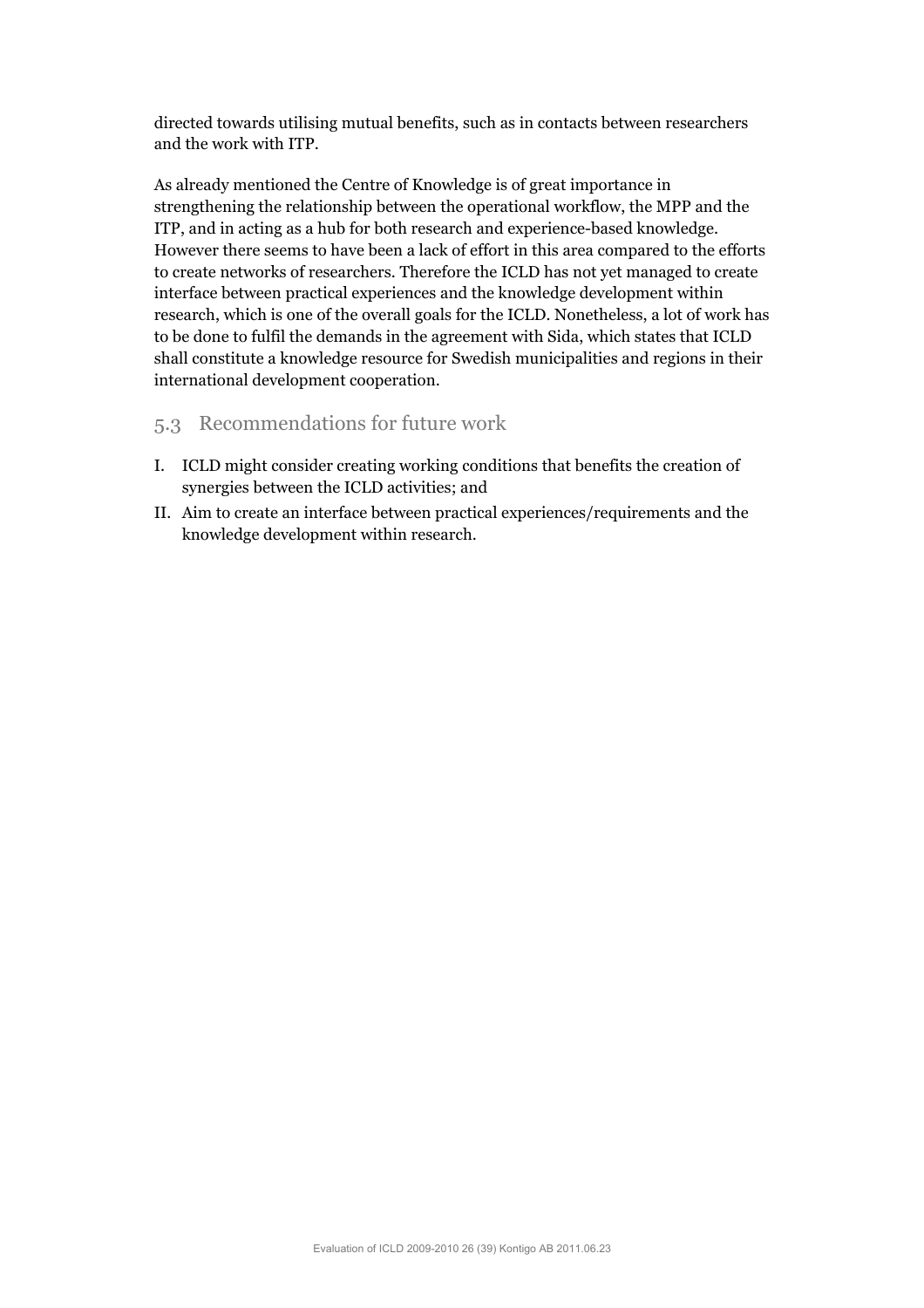# 6 ICLD's external relations

The MPP forms the base of the ICLD and given the objective to promote local democracy in developing countries, the main target group consists of local authorities in Sweden and in co-operational countries comprised by Swedish aid, according to Swedish government policies.

According to the interviews with Swedish municipalities and SALAR, the direct relations of ICLD to local authorities in Sweden must still be considered fairly weak, even with pertaining municipalities engaged in partnerships. The partnerships are not seldom managed in a limited context within the municipality. The close relation to the municipalities goes through the SALAR, which has an established connection in development countries, through their operations.

The degree to which ICLD has developed relations with countries that are partners in cooperation was not possible to estimate in this evaluation, as this would have demanded a more thorough data collection and examination, which was not part of the assignment. However the findings of the evaluation show that the steps taken so far indicate a possibility for success in this area. The conclusion is partly based on the high-quality results from the ITP evaluation reports and the interviews made, which are positive concerning ICLD's work so far.

Given the ICLD assignment - to build a connecting function for research - the second target group are scientists in different fields of research, connected to development work. ICLD supports research in this area and by forming of the Advisory Group and organising the two international workshops, combined with bilateral contacts, the development of external relations has made great progress. The Advisory Group will constitute a pool of scientists on international policy research on issues regarding local governance and local democracy, which allows ICLD access to a global network.

The forming of the Advisory Group is, however, neither treated in the application to Sida, nor in the agreement with Sida.

- 6.1 Recommendations for future work
- I. The ICLD activities might preferably focus more directly on the MPP and the relations with Swedish municipalities and local partners in cooperation countries, than on creating international recognition in the scientific community;
- II. The role and purpose of the Advisory Group need to be discussed and raised in the coming strategy for ICDL, as well as in the forthcoming application to Sida;
- III. One challenge for ICLD is to create a more international imprint. Use of the English language in communication will be necessary. To ensure the knowledge of international cooperation within the ICLD, professional training of the staff and the development of relations in the international community are also important; and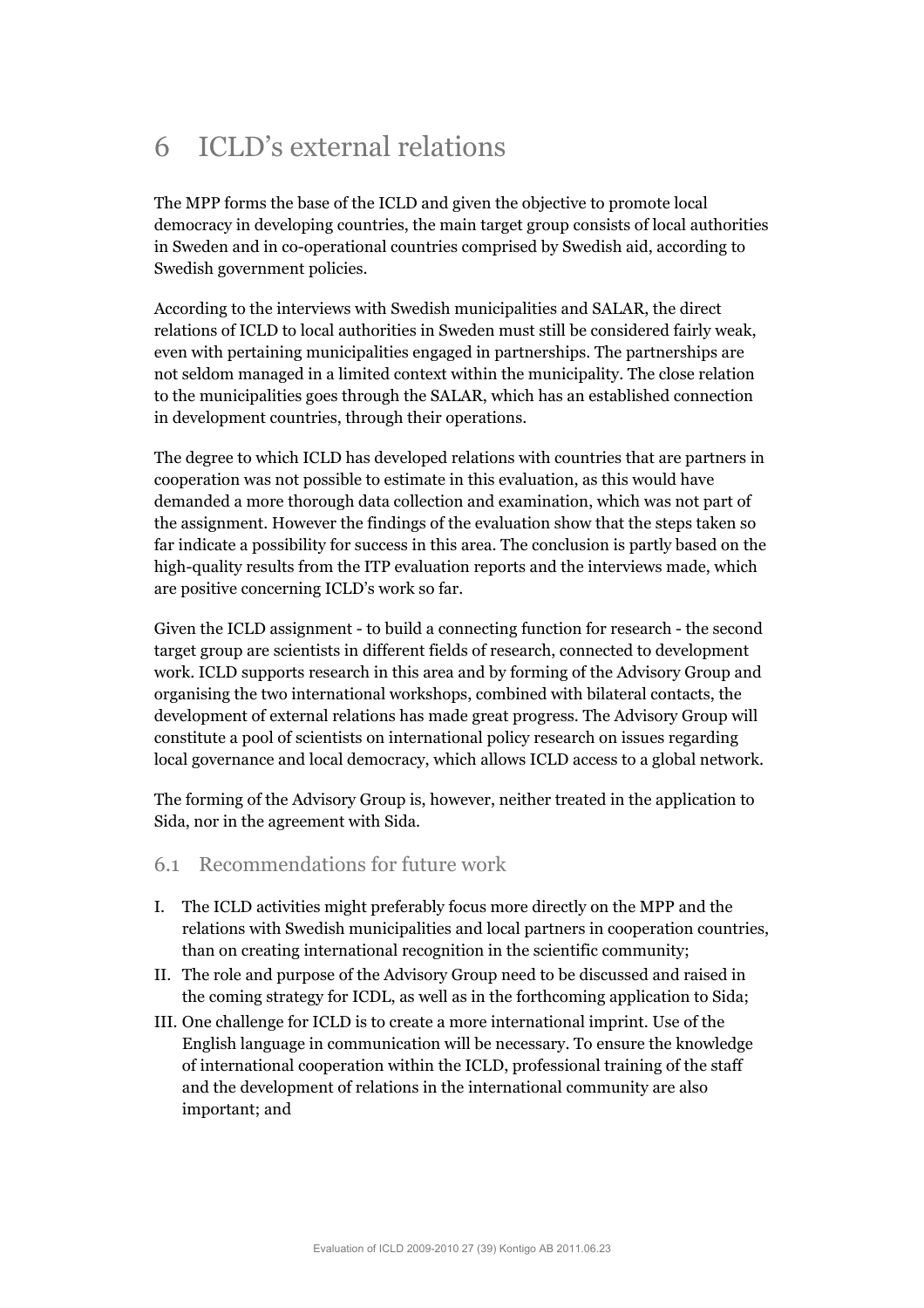IV. A key factor in ICLD reaching the Swedish municipalities is to increase the level of knowledge about Swedish local government and their terms. Without Swedish local governments, there are no possibilities for municipal partnerships to promote local democracy: and this is crucial. The combat against poverty alone is not the purpose of the ICLD.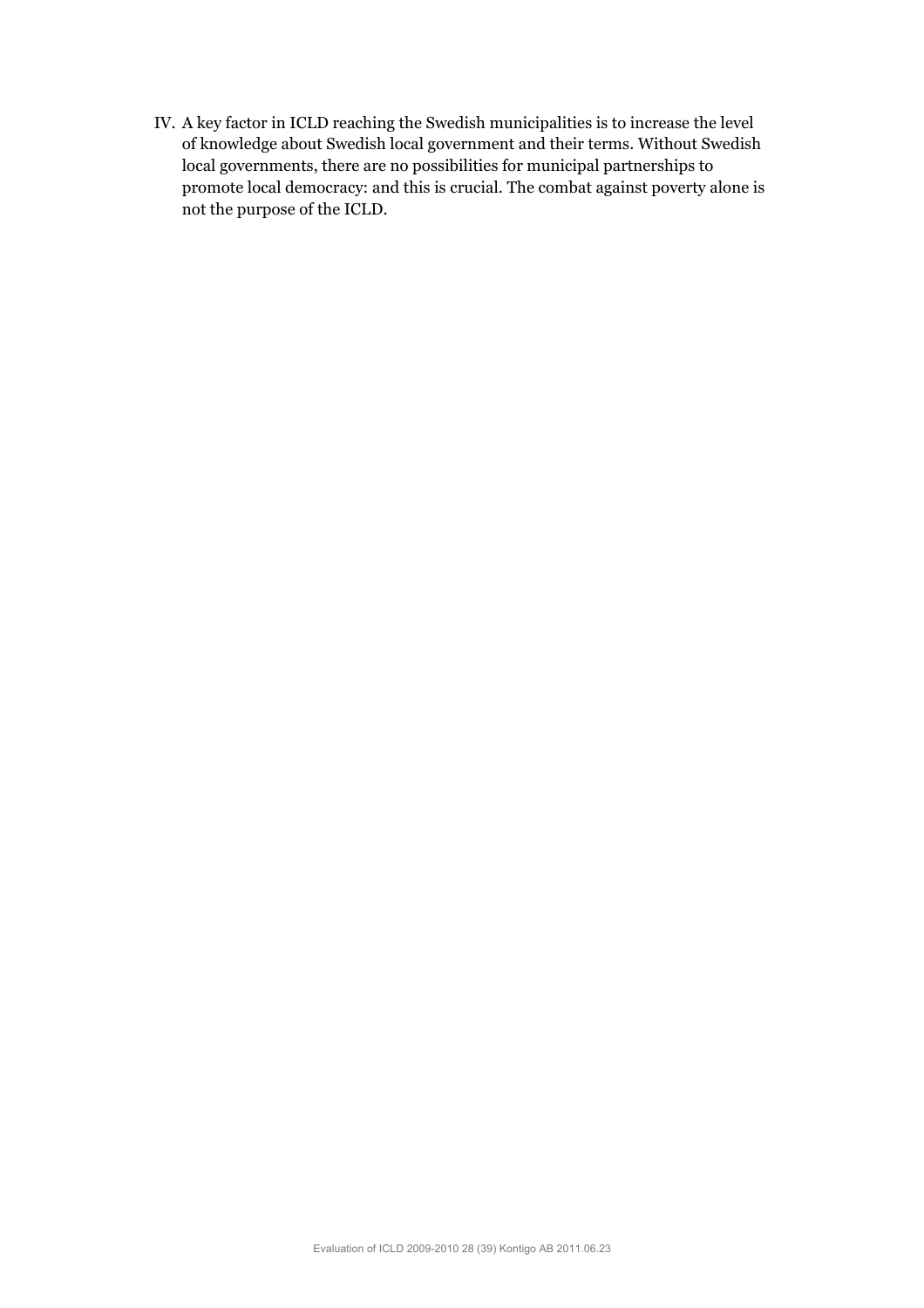# 7 Conclusions and recommendations

In this chapter the main conclusions from the evaluation will be accounted for. Whether the ICLD has been working towards the main objectives will be discussed first. Thereafter, the strengths, weaknesses and success factors identified in the evaluation will be outlined.

# 7.1 The work achieved in relation to policy documents and goals

The Sida agreement and the strategy form a solid base to the activities of the ICLD.

The yearly plans of operations are gradually developing. The statutes need to be developed in order to lay responsibility on the board to follow-up the activities and the results of ICLD.

Regarding ICLD's achievements in relation to the goals/priorities stated in the strategy they have been accomplished in varying degrees and the creation of the Centre of Knowledge has been characterised as part of the development phase.

Regarding the goal concerning *expanded operations and co-operational partners* in the area of local democracy/local self-government/decentralisation*,* the ICLD has started the process. The evaluation shows that there is a need to strengthen and expand partnerships with municipalities and collaborations partners in Sweden and abroad. The ICLD has quite high aspirations in aiming to be a well-known player in the international field. In order to achieve this, the Advisory Group comprised of researchers and organisations has been created; visits to research institutions have been carried-out; and workshops have been organised. This has positioned the organisation as an international player and created a network within the area of local democracy. Even if there is more to be done concerning *expanded operations and cooperational partners* in the area of local democracy/local selfgovernment/decentralisation, the evaluation shows that the work achieved so far has had a focus on the objective.

ICLD has worked with quality assurance in the ICLD operations. Nonetheless, ICLD has not produced a framework for quality assurance for the comprehensive organisation or for the three fields of activity as planned. Within the three different fields of activity there has been scattered efforts to strengthen quality in the activities. ICLD can, however, not as yet be said *to assure quality in all of the ICLD's operations*, both internally and externally. Moreover there is a need in the organisation for a quality framework in order to ensure that the overall goals are adhered to. The existence of a quality framework could also facilitate cooperation within the ICLD and promote synergy effects.

ICLD has not to any great extent paid *particular attention to possible synergy effects*  between the centre's three fields of activity, in other words, between research, training and practical experience. This is for two reasons: Firstly, because there are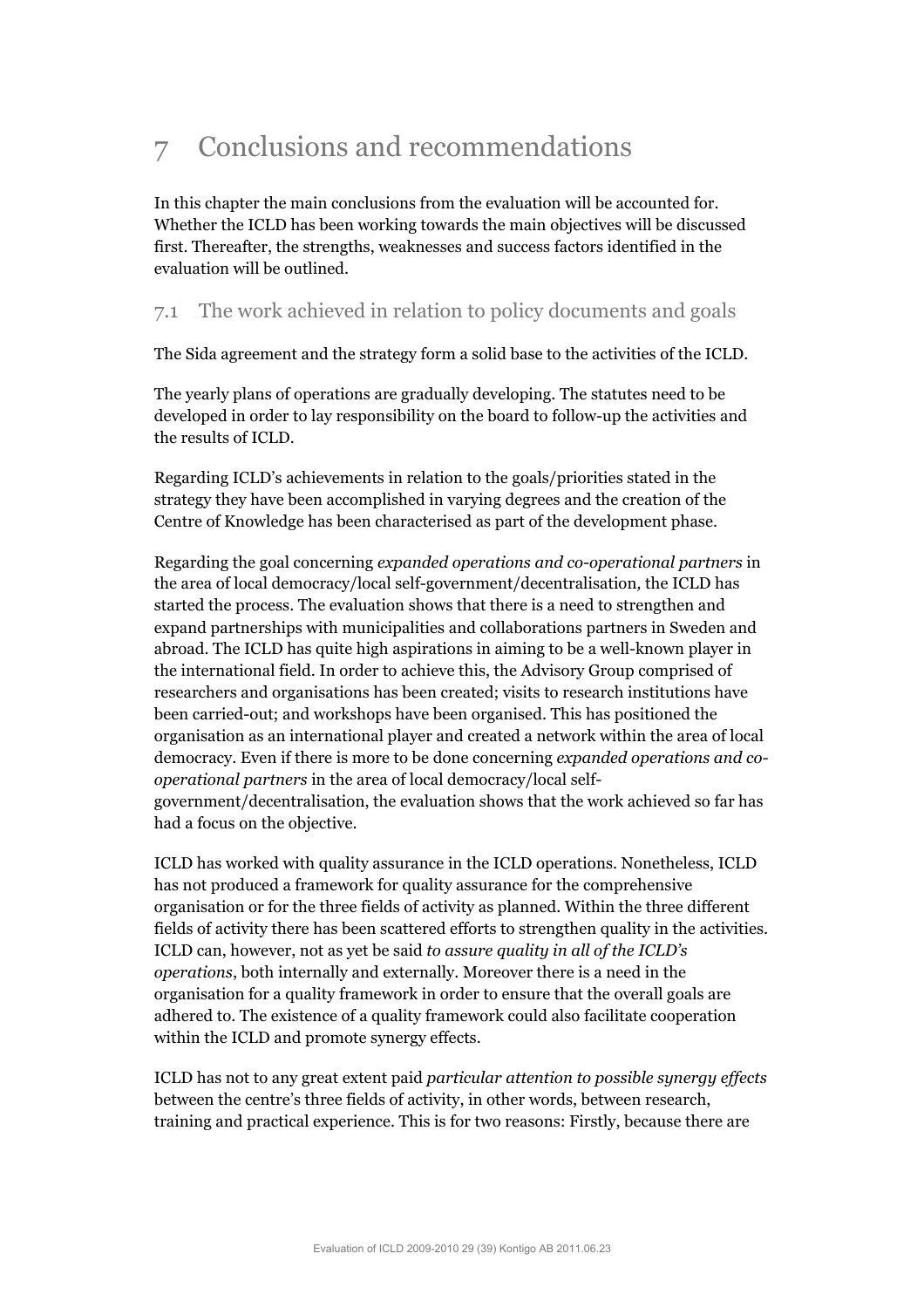no strategies or structures in place on how to achieved synergies. Secondly there are no results to be found in that direction, except from isolated cases.

The ICLD has created *an in-demand advisory function* for target groups and cooperation partners, mainly in Sweden. This could be further developed, for example, by the creation of a crossing point between practical experiences and research.

So far ICLD have created a base for knowledge and development, but there are still no traces of an i*nterface or collaboration between practical experiences/requirements and the knowledge development within research*. To be able to reach this goal the ICLD would have to make the knowledge easily useable for municipalities and change agents in Sweden and abroad. Subsequently, this gap has contributed to the goal of creating synergies between ICLD's activities, being partly accomplished.

Finally, the ICLD has carried out *concrete work that contributes to the development of local democratic public institutions*. This has been done on several levels – by the ITP, by the MPP and by supporting research in the area. However, to develop democratic public institutions is a long-term assignment and cannot be fulfilled in a couple of years. Local conditions also affect this being accomplished in the long term. By managing the activities as planned, the ICLD creates possibilities for strengthened democratic institutions in the collaborating countries. The evaluation indicates that the ICLD operations have been carried out in relation to this objective.

### 7.2 Strengths, weaknesses and success factors

In this section the main critical elements identified in the evaluation of the ICLD are presented and divided into relationships: staff and competence; and management and performance. By illustrating success factors and obstacles, the aim is to be able to present learning for the future.

#### **7.2.1 Relationships**

Looking at the strengths, it is clear that the ICLD have developed contacts with researches and international experts in relevant areas. This has in a positive way made be ICLD perceived as an important international player in the field. ICLD also has a good relationship to Sida and SALAR.

It must also be considered as strengths that all the municipalities that have been interviewed expressed satisfaction and appraisal of how the ICLD are handling their activities. The municipalities' call for more education and training and practical support in the form of a helpdesk for MPP. This demand could be infinite and it is important that ICLD form a strategy to address this demand, and be mindful of to what extent it can meet this demand.

#### **7.2.2 Staff and competence**

The ICLD has experienced a high staff turnover during the establishment phase. This is a major problem for the ICLD. It limits the opportunity to create continuity and the possibility for ICLD to learn and successfully develop their activities. It also has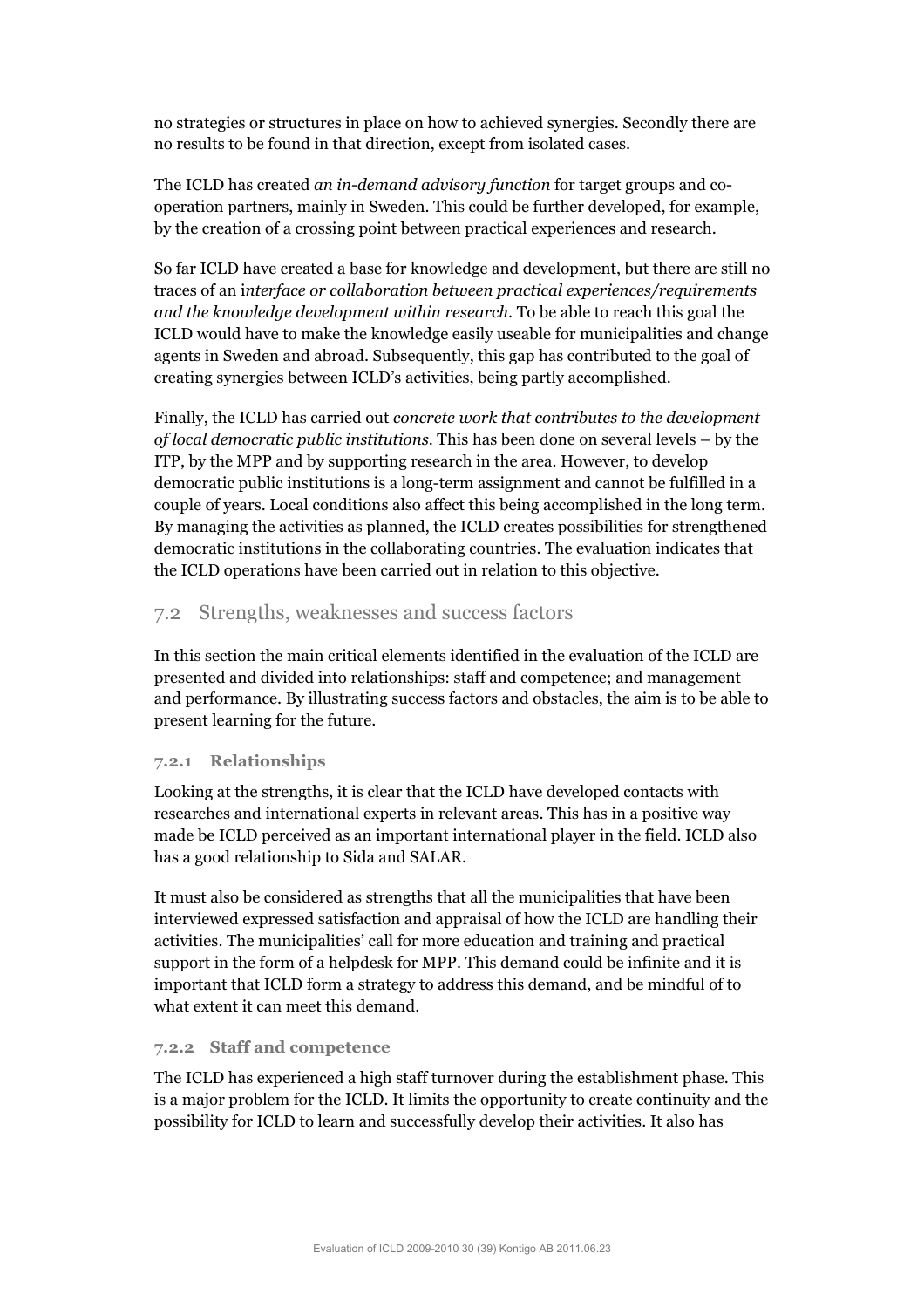negative effects on the continuity in the external relations and it has delayed the implementation of planned activities.

This can not solely be explained by the problems to attract qualified personal willing to settle on Gotland, but has to do with how the work is structured and organised to form a good working environment and providing incentives to retained those who are already employed. There is also need for an active recruitment policy.

The challenge for ICLD is to create an international imprint. It will be necessary to use the English language in all communications. Safeguarding the knowledge of international cooperation through training of staff and developing relations in the international community, are also important.

Another big challenge for ICLD and the MPP is to recruit new partners, both in Sweden and abroad. The evaluation does not indicate that development cooperation is well known or even desired among the Swedish municipalities.

A key factor for ICLD to reach the Swedish municipalities is to increase the level of knowledge about the Swedish local government and their terms. Without Swedish local government there won't be the possibility of municipal partnerships to promote local democracy: and that is crucial. The combat against poverty alone is not the purpose of ICLD.

The direct relations to local authorities in Sweden must still be considered fairly weak, even with regards to municipalities that already are engaged in partnerships. These partnerships are not seldom managed in a limited context within the municipality. The close relation to the municipalities goes through the SALAR.

#### **7.2.3 Management**

In the activity fields of ITP and MPP, the ICLD has successfully carried out the activities according to the agreement with Sida, the strategy and the operational plans.

The internal communications problem and the problems linked to the staff turnover, which have had a negative impact on the operations and the organisations results, have not been addressed early enough by the leadership and have not been brought to the attention of the board. The responsibility of the board, concerning following-up the activities and the results of the ICLD, is not sufficiently described in any of the policy documents and working rules.

To further optimise the use and benefits of the Advisory Group for all of ICLD's operation, ICLD would have to create effective mechanisms for strategic communication and commitment between the organisation's leadership and the Advisory Group. This would also provide the means for the Advisory Group members to improve the relevance of its inputs for the whole organisation.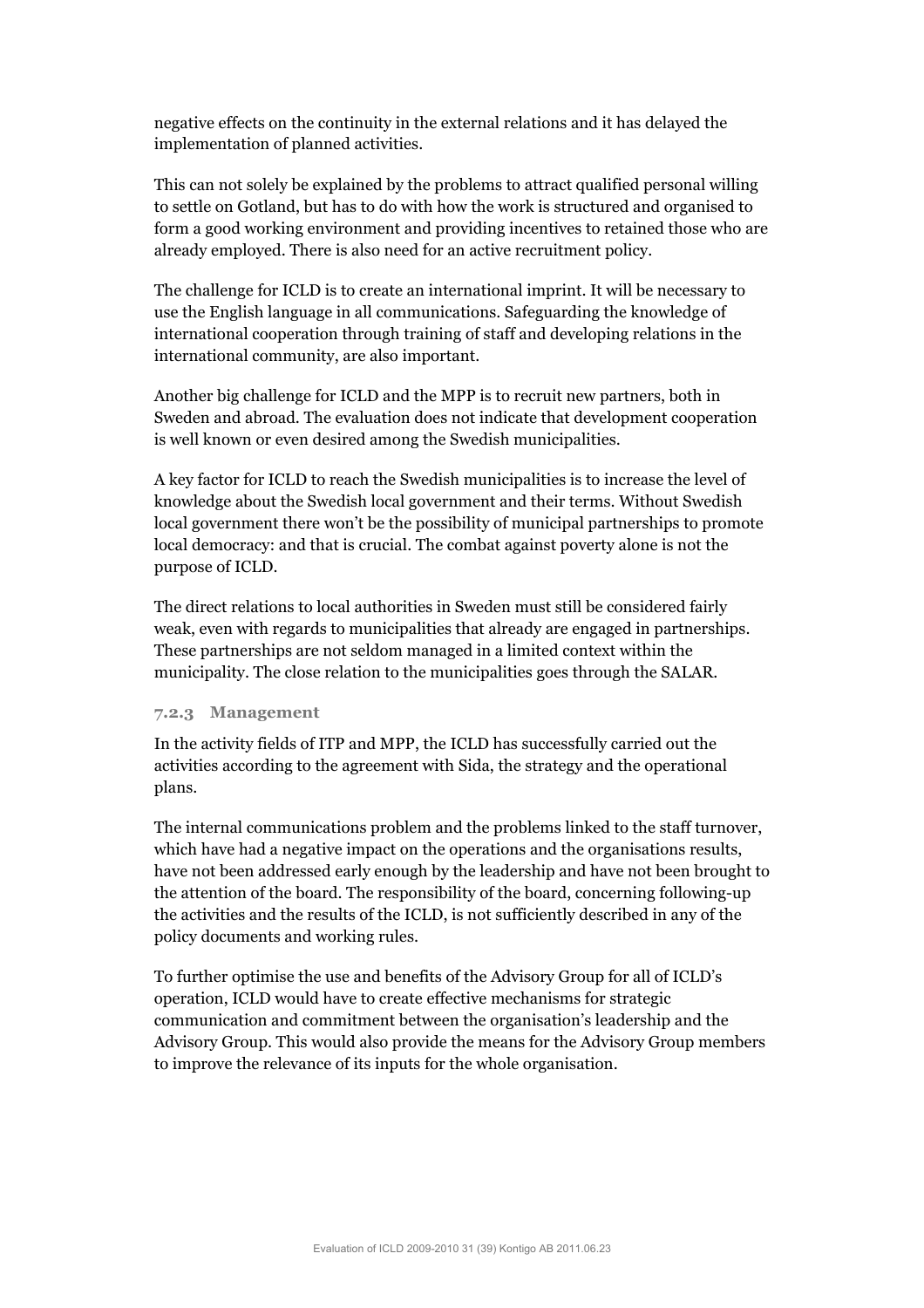#### **7.2.4 Performance**

The ICLD has within a short period of time, and despite some internal difficulties, managed to establish a in many ways functioning business that focuses on their objectives.

The monitoring process can though be strengthened. Plans could be used when it comes to develop routines and structures for the activities, outcomes and impact of ICLD's operations. This is of vital importance in order to ensure the fulfilment of the overall goals of the ICLD.

To summarise, ICLD has in several aspects successfully established its operations in accordance with the goals in the steering documents. However ICLD still lacks some of the committed and effective internal mechanisms that have to be developed both to make optimal use of its partners and its own assets and engagements.

### 7.3 Concluding recommendations

To summarise Kontigo leaves the following recommendations concerning the different areas touched on in this evaluation.

#### **Recommendations concerning the organisation**

During the spring 2011, measures have been taken to improve the organisation in order to create clearer accountability within the organisation. This needs to be followed-up by further developing clear roles and mandates, primarily the programme managers. The internal management and control needs to be structured, as well as forms and routines for decision-making, cooperation, communication and follow up.

The responsibility of the board needs to be clarified. The statutes can be developed and could lay responsibility on the board to follow-up the activities and the results of the ICLD.

The compound quality assurance ought to be completed and implemented and this should help support and strengthen the internal management and control functions.

Considering that there is an awareness of the difficulties to recruit qualified personnel, an active recruitment policy needs to be put into operation. This might clarify the skills needed, working conditions and also include the ICLD actively searching for the desired competencies.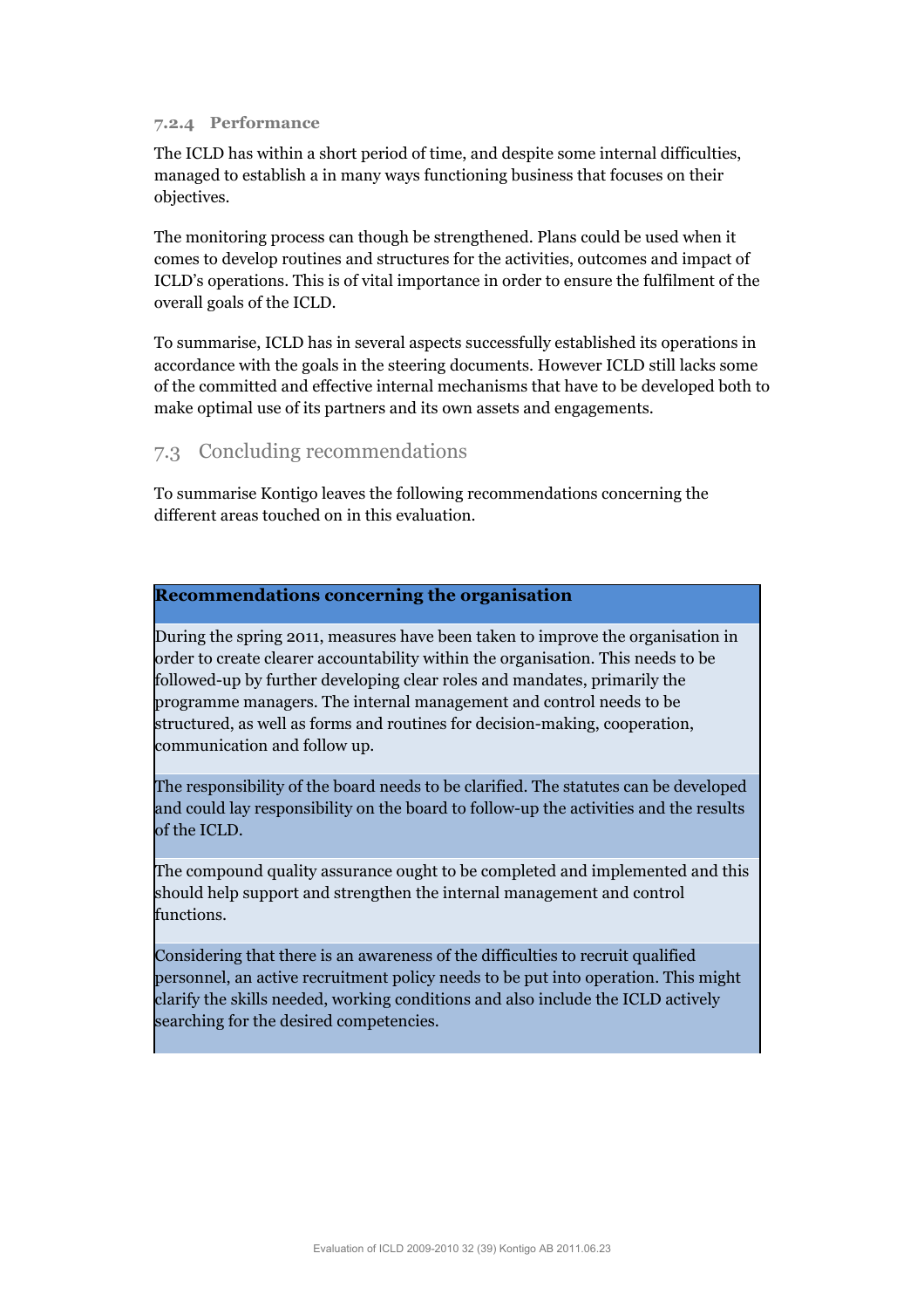The follow-up process is an area that needs to be developed. The annual report does not present the operations and activities in relation to the budget, and the actual activities of the municipal partners are not described. This makes it difficult for stakeholders to evaluate whether ICLD has performed its assignment in an efficient and effective manner.

In future development of the operational plans, it is of importance that the ICLD emphasises in the breakdown (to the greatest extent possible), realistic tangible goals and to find appropriate ways to measure results.

#### **Recommendations concerning the Knowledge Centre**

Formulate appropriate guidelines and criteria for the research that the Centre of Knowledge could initiate and support, as this has so far not been sufficiently formulated.

To simplify the processes on grant subsidies to researches, this decision might be taken by the ICLD, and not by Sida.

To further optimise the use and benefits from an Advisory Group comprised of international experts in the field, ICLD may create effective mechanisms for strategic communications and commitment between the Advisory Group and the ICLD as a whole. This would also provide the means for the Advisory Group members to improve the relevance of its inputs for the whole organisation and only then, can it offer principled advice concerning the development of the ICLD.

Create internal structures and procedures to utilise synergy effects between the different fields of activity and to act as a hub for both research and experiencebased knowledge, as this is lacking at the Centre today.

ICLD might consider whether the reports and working papers produced are relevant for the ICLD's other fields of operation or for the municipalities, and therefore of relevance to achieving the objectives of the organisation.

Another question Kontigo would like to raise is whether the ICLD as an organisation could benefit from research on municipalities and regions in a Swedish context, to complement the one-sided research on international development work?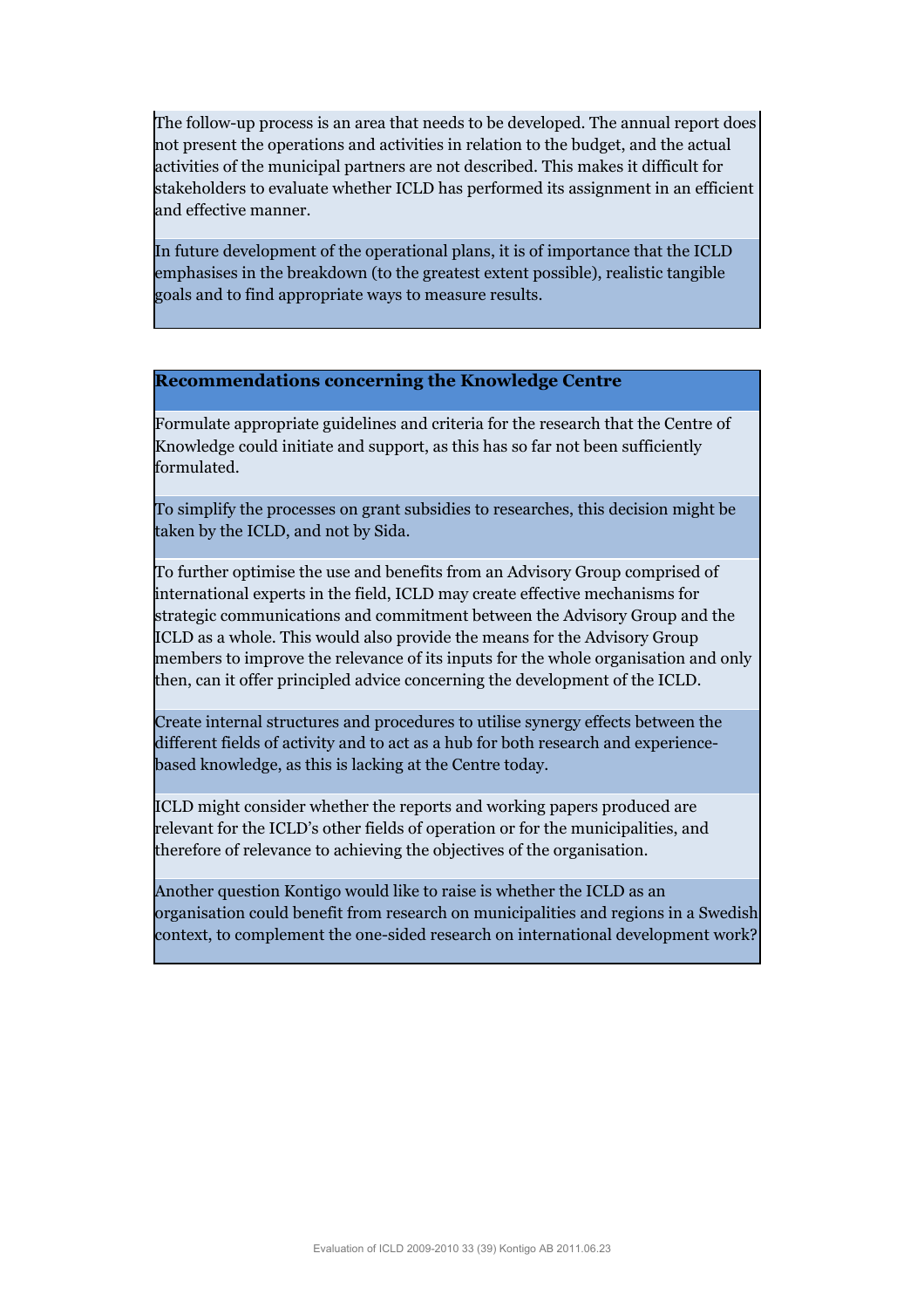**Recommendations concerning the Municipal Partnership Program**

Decisions on partnership-project could be completed by the ICLD. The main reason for this is to simplify and speed up the decision process. It would also be in the interest of Sida, in the matter of accountability in the relations between the NGO and the Swedish government.

As one of the main reasons for the MPP is to promote local democracy, the ICDL might demand follow-up information in the results reporting from the projects that concerns the aspect of local democracy.

Sida and ICLD might consider discussing the question of long-term relationships in the strategy work that initiates the application for support for the coming years.

Strong measures must be taken in order to reduce the staff turnover, which has had a suffering effect on the development of partnerships. As mentioned in the organisation chapter, this includes management, recruitment policies and staff development activities. One such activity can include enhancing the knowledge and understanding of Swedish local government and their terms.

To facilitate the recruitment of new partnerships, ICLD could have a long-term plan for communication and marketing.

The ICLD might form a strategy as to how, and to what extent, the training and support given to local municipalities should be designed to create a balance between the requirements by the municipalities and the resources of the organisation.

#### **Recommendations concerning the International Training Programme**

Outline a formal strategy for quality assurance as planned, as this would greatly help to assure quality in the activities.

Outline a plan for monitoring and evaluation of the overall ITP. Preferably this could be done in a similar way as those executed by Sida and other NGOs.

The ICLD might consider increasing their efforts in promoting the ICLD and the training programmes for future application rounds, possibly with the help of the municipal partnerships.

Make sure to communicate lessons learned between the programmes already up and running, those programmes now being planned for and, furthermore, lessons on how synergies between the programmes can be achieved. This is an important question for the future work.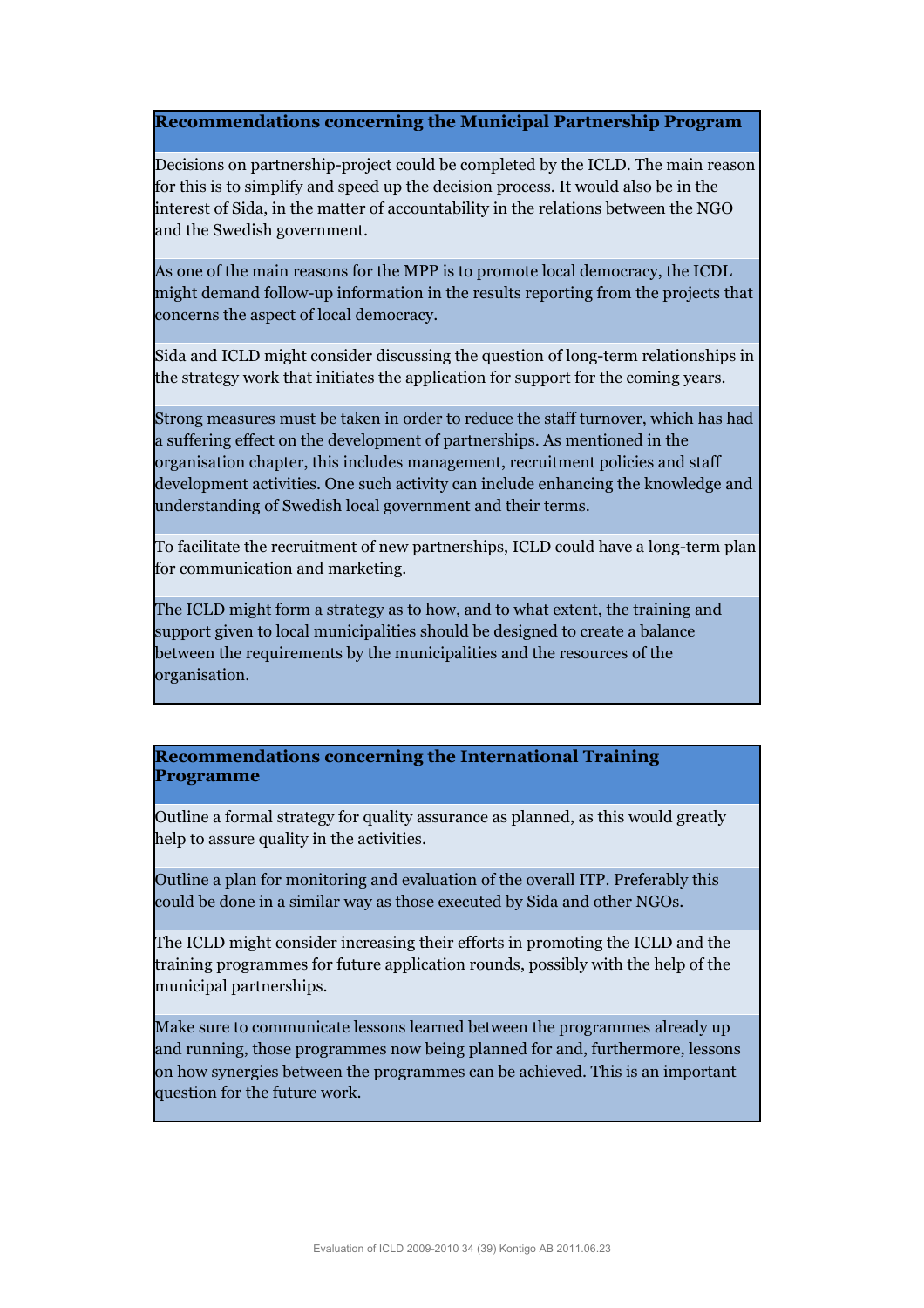#### **Recommendations concerning synergies between the tree functions of ICLD**

Create working conditions that benefit the creation of synergies between the ICLD activities.

Aim to create an interface between practical experiences/requirements and the knowledge development within research.

#### **Recommendations concerning the external relations**

Focus the ICLD activities more directly on the MPP and the relations with Swedish municipalities and local partners in cooperation countries, rather than on creating international recognition in the scientific community.

The role and purpose of the Advisory Group need to be discussed and raised in the coming strategy for ICDL, as well as in the forthcoming application to Sida.

One challenge for ICLD is to create a more international imprint. Use of the English language in communication will be necessary. To ensure the knowledge of international cooperation within the ICLD, professional training of the staff and the development of relations in the international community are also important.

A key factor in ICLD reaching the Swedish municipalities, is to increase the level of knowledge about Swedish local government and their terms. Without Swedish local governments, there are no possibilities for municipal partnerships to promote local democracy: and this is crucial. The combat against poverty alone is not the purpose of ICLD.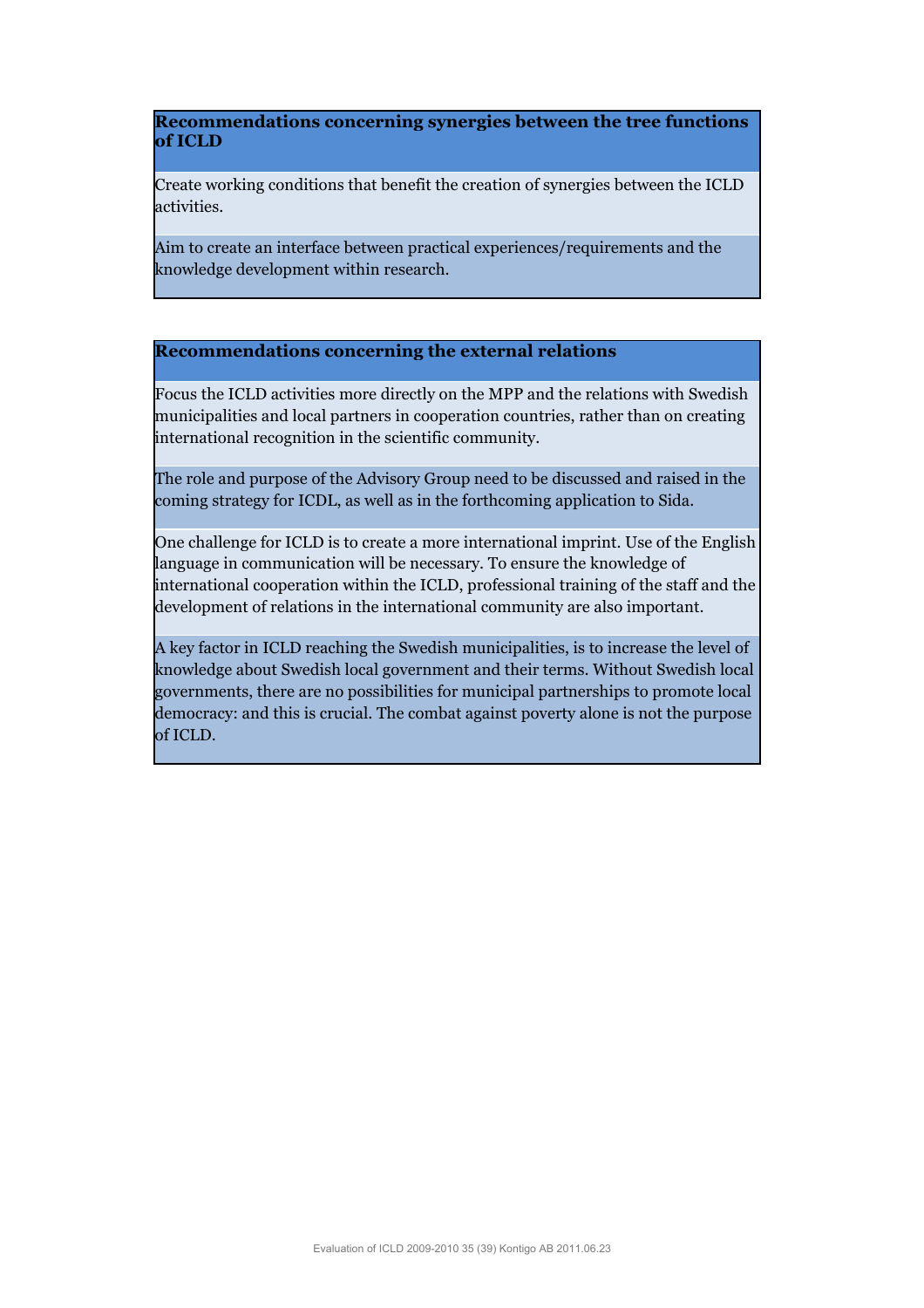# Appendix I. Interviews

#### ICLD staff

Birgitta Svensk, Secretary General Ove Johansson, Administrative Manager Maria Larsson, Communications Manager Anki Dellnäs, Manager, Centre of Knowledge Gabriel Werner, Officer, Centre of Knowledge Marie Wiktorsson, Acting Programme Manager, Municipal Partnership Programme Anja Brunberg, Programme Officer, Municipal Partnership Programme Anna Hedlund, Programme Officer, Municipal Partnership Programme Adiam Tedros, Programme Manager, International Training Programme Björn Möller, Programme Officer, International Training Programme

### Board of Directors

Åsa Ehing-Berling, SALAR, Chairperson Ulla Pettersson, Region Gotland/Gotlands kommun Håkan Magnusson, Lunds Universitet

### Partners and target groups

Susana Freund Widman, Projektledare, Botkyrka kommun Pernilla Hellman, Chef, Botkyrka kommun Catharina Marklund, Projektsamordnare, Katrineholms kommun Nanna Tulinius, Internationell- och näringslivssekreterare, Borås stad Jan Martinsson, Projektsamordnare och Projektledare, Kalmar kommun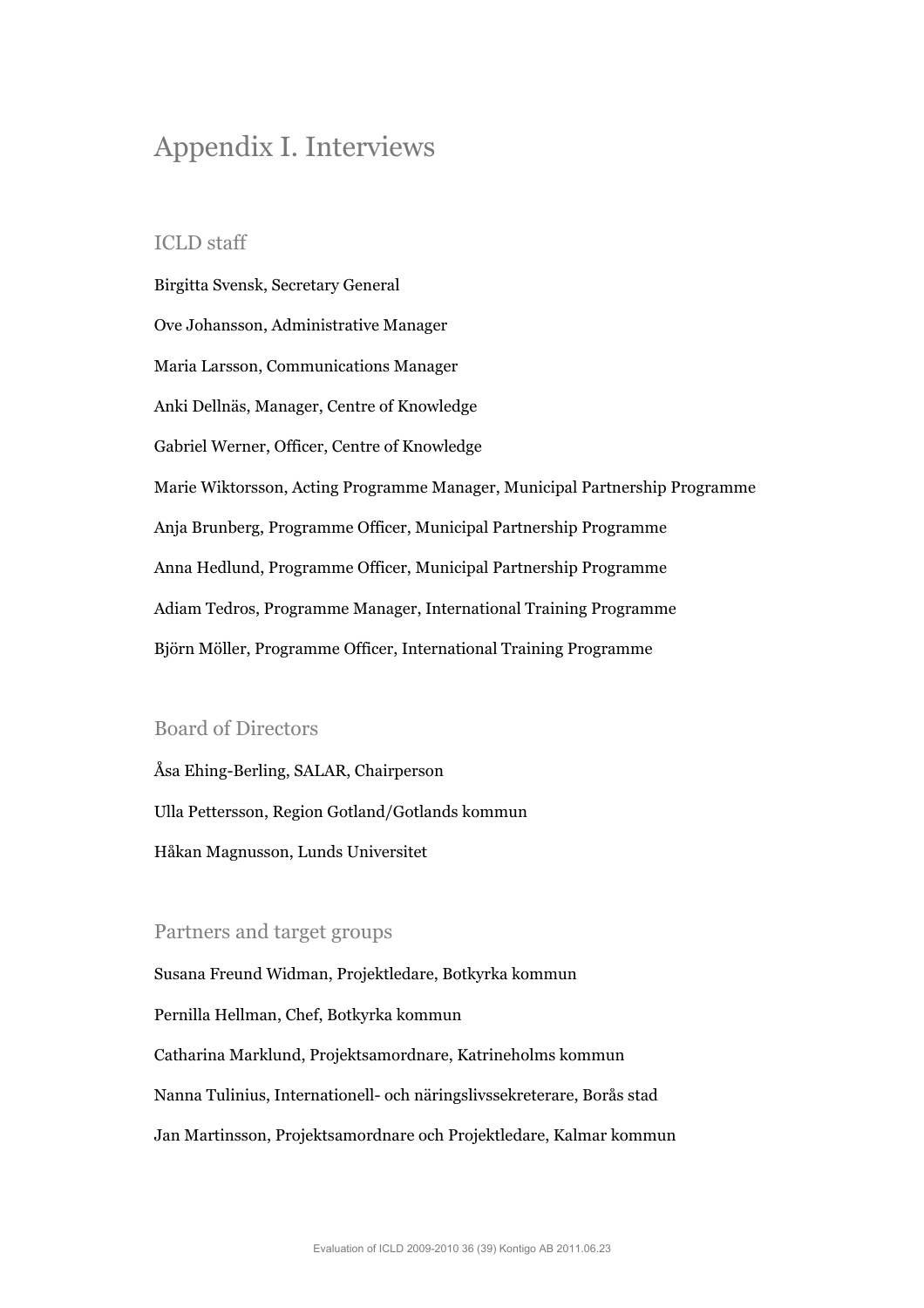Bosse Troedsson, Projektledare, Vetlanda kommun

Katrin Högborn, Kultursekreterare, Projektmedarbetare, Ulricehamns kommun

Helena Torsell, Projektsamordnare och Projektledare, Vara kommun

Joakim Nordkvist, Projektsamordnare och Projektledare, Malmö stad

Jan Erik Jansson, förtroendevald, Nacka Kommun

Daniel Stendahl, Titels Sipu International

Ulf Källstig, Section Director, Department of Global Cooperation, Sida

Kamala Chandrakirana, Independent Expert, Indonesia, Advisory Group

Iftekhar Zaman, Executive Director, Transparency International Bangladesh (TIB), Bangladesh, ITP

George Cheriyan, Director, Centre for Consumer Action, Research & Training (CUTS CART), India, ITP

Kadmiel Wekwete, Director, UNCDF, Local Development Practice Area, New York, Advisory Group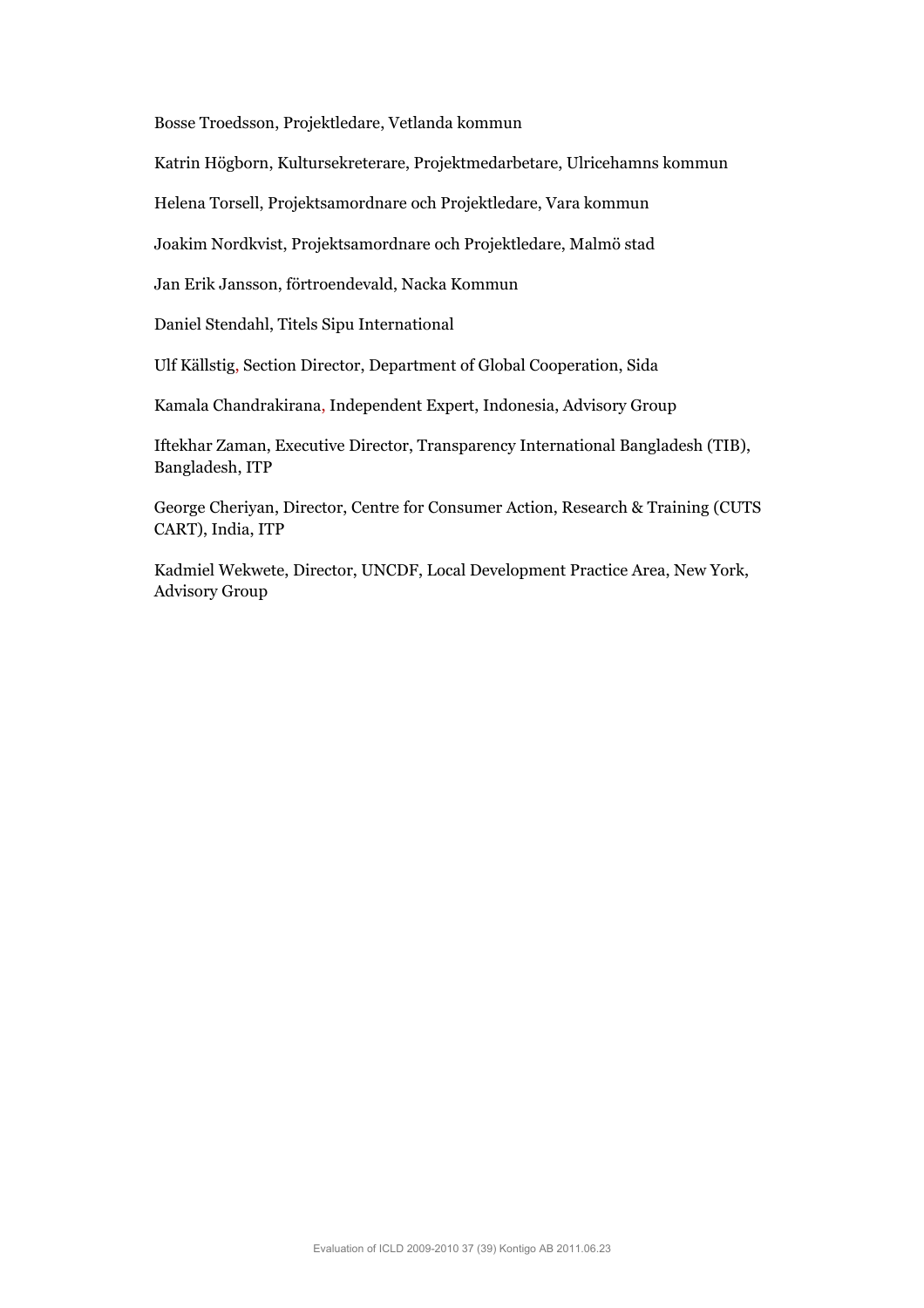# Appendix II. References

# Internal guidelines and other documentation from the ICLD

Internal guidelines for travel orders, procurement, introduction of new recruits, representation, HR,

Case management and archives

Code of conduct

Guidelines for Municipality Partnership

Application form – inception phase

Application form – management and coordination phase

Application form – project

Budget template

Instructions and templates for reports (2007-07-01) (2009-01-01)

Framework documents, projects proposals and reports, assessment templates

Guiding principles for ICLD research funding

Plan of operations 2009

Annual report 2009

Plan of operations 2010

Annual report 2010

Strategy for 2009-2011

Statues for ICLD 2008-04-25

Working rules for the board of ICLD 2008-04-25

Review of labour organisation (Aug 2010)

Evaluation ITP Sweden phase (Sept 2010), Cambodia (May 2011)

Working papers, Research reports and Policy Briefs.